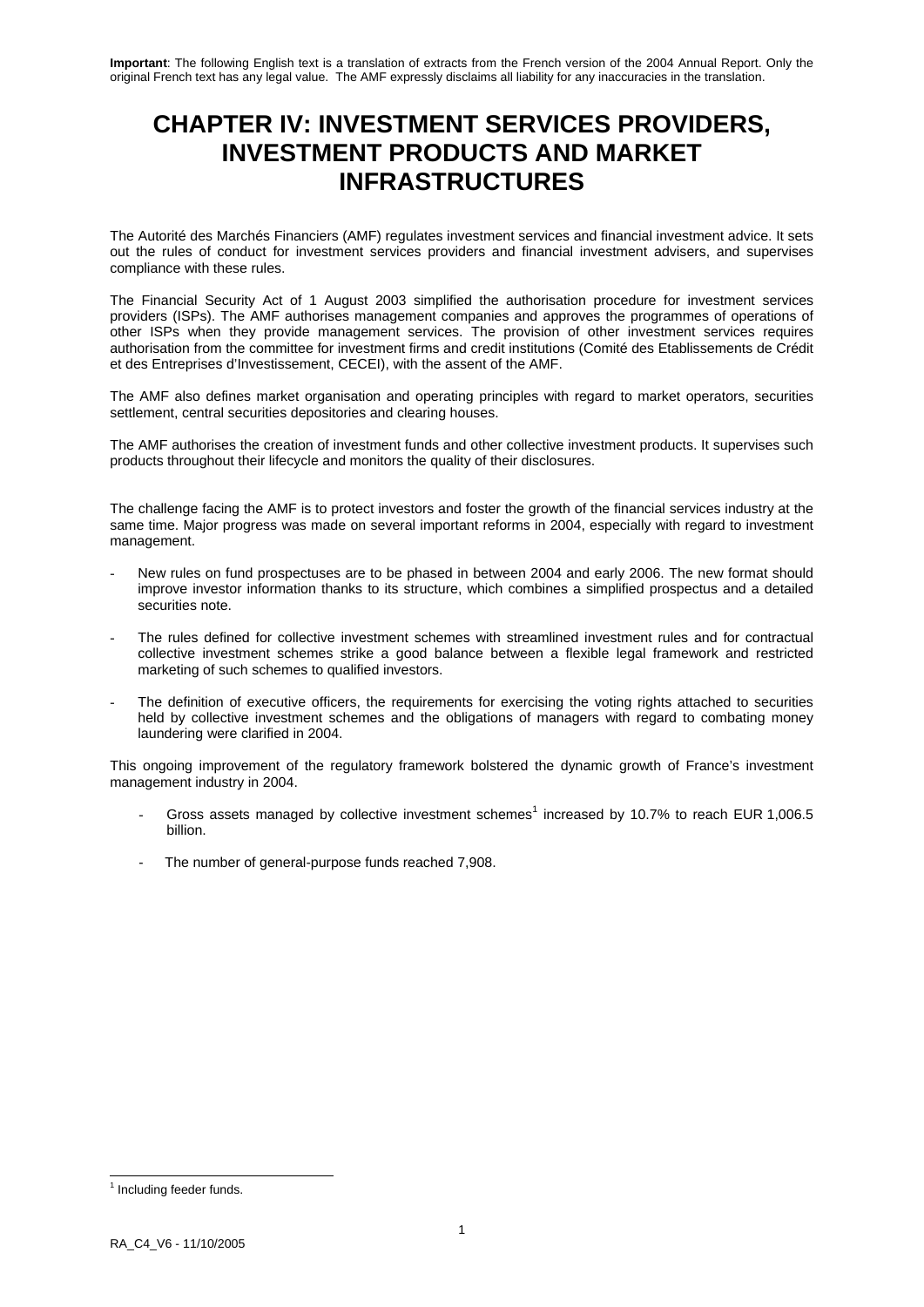|                       | AMF DECISIONS                                                              | 2000           | 2001           | 2002           | 2003           | 2004            |
|-----------------------|----------------------------------------------------------------------------|----------------|----------------|----------------|----------------|-----------------|
|                       | <b>Authorisations</b><br>granted<br>to<br>asset<br>management<br>companies | 62             | 59             | 36             | 33             | 68              |
|                       | Portfolio management companies                                             | 58             | 56             | 33             | 30             | 68              |
|                       | Fund management companies                                                  | $\overline{4}$ | 3              | 3              | 3              | $\overline{0}$  |
|                       | Use of European passport to conduct business in                            |                |                |                |                | 48              |
|                       | another state of the European Economic Area                                |                |                |                |                |                 |
|                       | Freedom of establishment                                                   |                |                |                |                | $\mathbf{1}$    |
|                       | Freedom to provide services                                                |                |                |                |                | 47              |
|                       | Use of a European passport to conduct business in                          |                |                |                |                | 15              |
|                       | <b>France</b>                                                              |                |                |                |                |                 |
|                       | Freedom of establishment                                                   |                |                |                |                | $\Omega$        |
|                       | Freedom to provide services                                                |                |                |                |                | 15              |
|                       | Funds authorised (total)                                                   | 1 2 6 7        | 1 3 5 4        | 1 2 0 4        | 1 0 3 3        | 937             |
|                       | Open-end investment companies (SICAVs)                                     | 112            | 44             | 27             | 28             | 13              |
| Investment management | General-purpose unincorporated investment funds<br>(FCPs)                  | 843            | 967            | 826            | 697            | 689             |
|                       | Venture capital funds (FCPRs)                                              | 54             | 35             | 37             | 34             | 51              |
|                       | Employee investment schemes (FCPEs)                                        | 255            | 303            | 312            | 272            | 174             |
|                       | Futures and options funds (FCIMTs)                                         | 3              | 5              | $\overline{2}$ | $\overline{2}$ | 10 <sup>°</sup> |
|                       | Funds declared via the simplified procedure                                | 261            | 213            | 189            | 177            | 149             |
|                       | Authorisations granted for transformation of a fund                        | 2 104          | 1797           | 2 5 8 6        | 3792           | 6745            |
|                       | Authorisations granted to UCITS*                                           | 609            | $503**$        | 461            | 402            | 254             |
|                       | Visas issued for debt securitisation funds (FCCs)<br>and subfunds          | $\overline{4}$ | 8              | $\overline{7}$ | 6              | 6               |
|                       | Visas issued for real estate investment trusts                             | 14             | 12             | 10             | 45             | 31              |
|                       | Opened to public                                                           | $\overline{2}$ | $\mathbf{1}$   | $\mathbf{1}$   | $\overline{2}$ | 8               |
|                       | Capital increases                                                          | $\overline{4}$ |                | $\mathbf 0$    | $\Omega$       | 10              |
|                       | Change in price, updated prospectuses                                      | $\overline{8}$ | 11             | $\overline{9}$ | 43             | 13              |
| Other                 | Visas issued for film production finance vehicles<br>(Sofica)              | $\overline{8}$ | 9              | 6              | 10             | 18              |
|                       | Newly established                                                          | $\sqrt{5}$     | $\,6$          | $\overline{4}$ | 10             | 11              |
|                       | Capital increases                                                          | $\overline{3}$ | $\overline{3}$ | $\overline{2}$ | $\mathbf{0}$   | $\overline{7}$  |
|                       | Visas issued for fishing industry finance vehicles<br>(Sofipêche)          | 8              | $\overline{7}$ | $\overline{4}$ | $\overline{4}$ | 8               |
|                       | Newly established                                                          | $\overline{7}$ | $\overline{7}$ | $\overline{4}$ | $\overline{4}$ | $\bf 8$         |
|                       | Capital increases                                                          | $\overline{1}$ |                | $\overline{0}$ | $\overline{0}$ | $\overline{0}$  |
| Source: AMF           |                                                                            |                |                |                |                |                 |

\* or subfunds

\*\* revised figures

|                         | AMF DECISIONS                                                                               | 2004 |  |  |  |  |  |
|-------------------------|---------------------------------------------------------------------------------------------|------|--|--|--|--|--|
|                         | Approval of programmes of operations                                                        |      |  |  |  |  |  |
| services                | Refusal of proposed programmes of operations                                                |      |  |  |  |  |  |
|                         | Notifications of programmes of operations, including:                                       | 32   |  |  |  |  |  |
|                         | Custody account keeping                                                                     | 11   |  |  |  |  |  |
| providers<br>investment | Investment services other than management                                                   | 21   |  |  |  |  |  |
|                         | Use of European passport to conduct business in another state of the European Economic Area |      |  |  |  |  |  |
|                         | Freedom of establishment                                                                    |      |  |  |  |  |  |
|                         | Freedom to provide services                                                                 | 142  |  |  |  |  |  |
|                         | Use of a European passport to conduct business in France                                    |      |  |  |  |  |  |
| Other                   | Freedom of establishment                                                                    |      |  |  |  |  |  |
|                         | Freedom to provide services                                                                 | 112  |  |  |  |  |  |
| Source: AMF             |                                                                                             |      |  |  |  |  |  |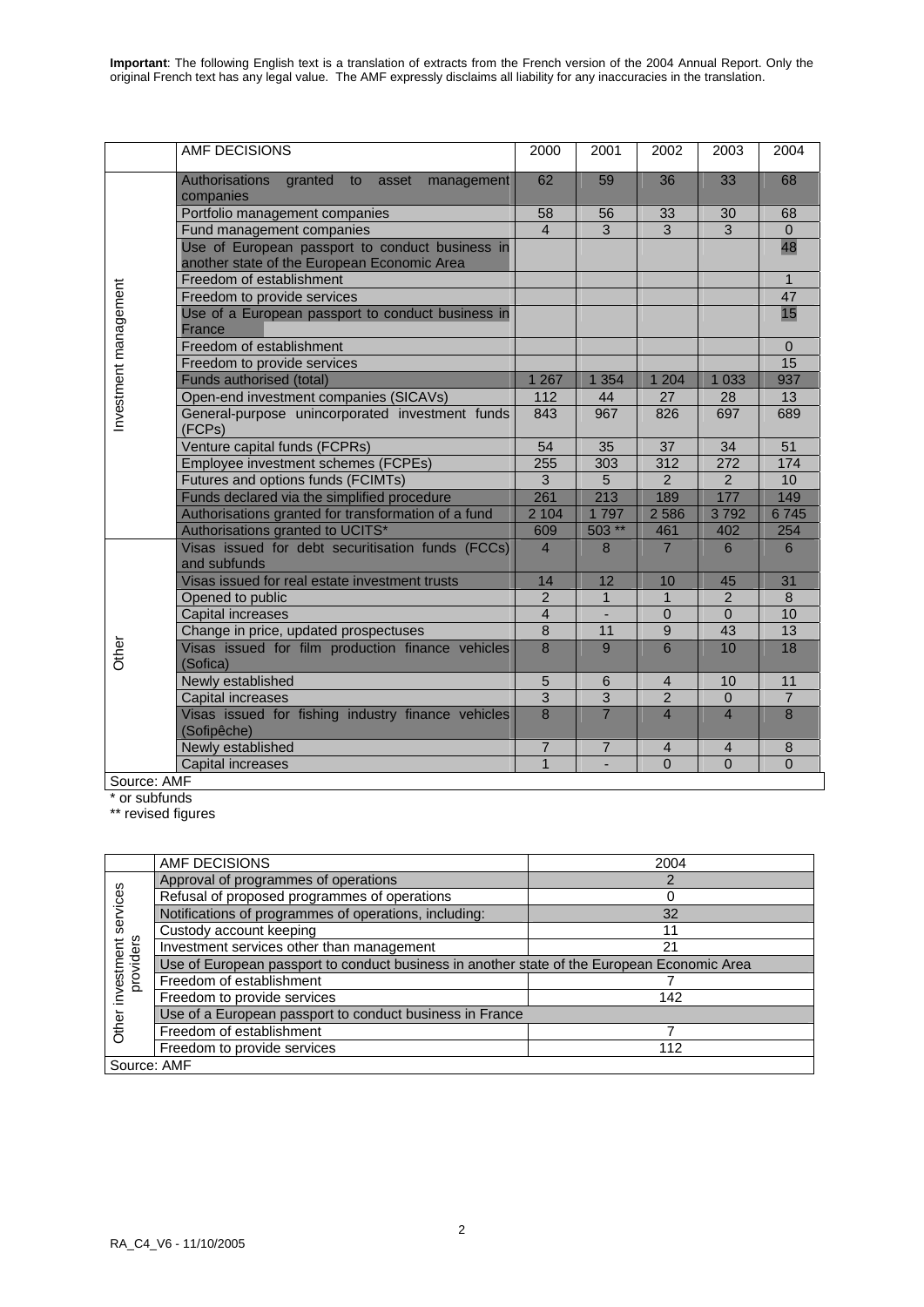# **I – CHANGES IN THE REGULATORY FRAMEWORK**

# **A – Changes affecting management companies**

## **1 – Impact of the UCITS Directive on management companies**

Since 13 February 2004, when Directive 2001/107/EC of 21 January 2002, amending Directive 85/611/EEC (UCITS Directive), was transposed into French law, portfolio management companies have been allowed to market funds that comply with Directive 85/611/EEC and qualify as Undertakings for Collective Investment in Transferable Securities (UCITS) throughout the European Economic Area, subject to certain requirements. Prior to this, only dedicated fund management companies were allowed to do so.

Consequently, portfolio management companies are now allowed to offer discretionary management services and to manage collective investment schemes, whether or not these schemes qualify as UCITS and are granted a European passport.

Portfolio management and fund management companies had to choose between the rules set out in the UCITS Directive and those in the Investment Services Directive. Under the unified system for portfolio management companies, two types of management company must now be distinguished.

Whichever system they choose, asset management companies now have to meet new requirements, chief of which is an increase in regulatory capital.

### **Type 1 covers companies that choose the UCITS Directive rules**

These companies have the following characteristics:

#### - Mandatory business activities

They must manage at least one collective investment scheme that complies with the UCITS Directive at all times. However, this requirement applies only after 30 September 2005, in order to give asset management companies time to reorganise.

- Possible business activities

Possible activities are defined in Article 5 of the Directive and listed in its Annex  $II^2$ . They include management of non-coordinated funds and discretionary asset management or investment advice.

### - Prohibited activities

Such asset management companies may not receive or transmit orders for third parties, bearing in mind that receiving buy and sell orders in collective investment schemes does not constitute provision of an order reception and transmission service.

### - European passport

Type 1 management companies may apply for the passport defined by the UCITS Directive. Passporting provides access to the following activities under the freedom to provide services or the freedom of establishment:

- discretionary management;
- investment advice;
- fund marketing.

### **Type 2 covers companies that choose the Investment Services Directive rules**

These companies have the following characteristics:

- Prohibited activities

This type of management company cannot manage collective investment schemes that qualify as UCITS. Nor can they receive a delegation for overall management of a coordinated open-end investment company (SICAV). On the other hand, these companies may manage a collective investment scheme or UCITS under a delegation, when they are not the official management company.

### - European passport

Type 2 management companies may apply for the passport defined by the Investment Services Directive. Passporting provides access to the following activities under the freedom to provide services or the freedom of establishment:

2 Functions included in the activity of collective portfolio management in France:

- portfolio management;
	- administration (legal and fund management accounting services, customer inquiries, valuation and pricing (including tax returns), regulatory compliance monitoring, maintenance of unit-holder register, unit issues and redemptions, contract settlements);
	- marketing.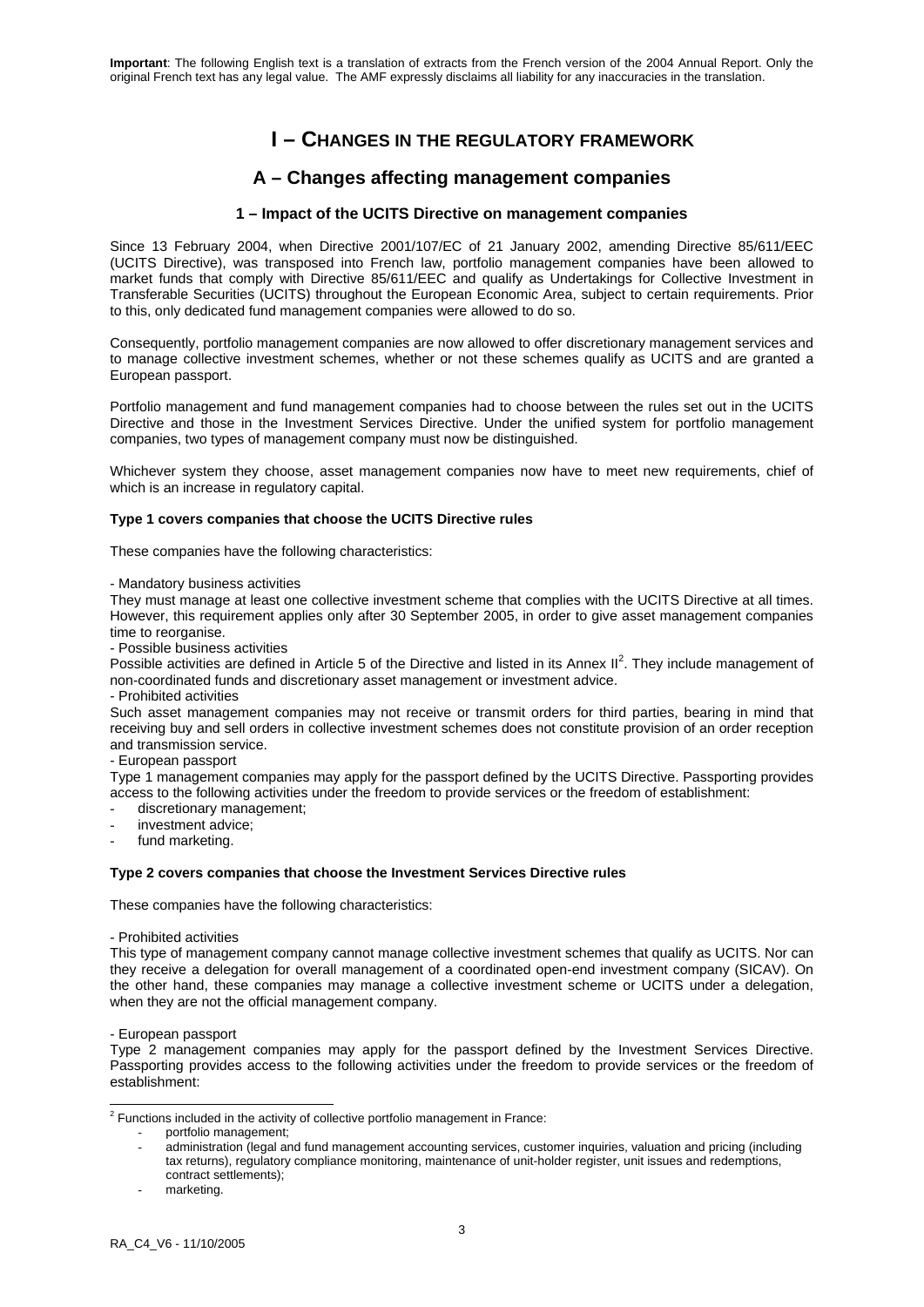- discretionary management;
- investment advice:
- order reception and transmission.

Consequently:

- some activities are permitted under one set of rules only;
- the other permissible activities for management companies vary depending on the Directive. Both Directives provide a complete list of permissible non-core services.
- Asset management companies that do not manage harmonised UCITS or that offer only discretionary management on a client-by-client basis may apply only for the passport defined in the Investment Services Directive.

Options for existing management companies<sup>3</sup>:

The table below outlines the options available in the most frequent cases.

| <b>Type of business activity</b>                                                                               | <b>Options</b>                                                                          | <b>Constraints</b>                                                                                                 | <b>New possibilities</b>                          |
|----------------------------------------------------------------------------------------------------------------|-----------------------------------------------------------------------------------------|--------------------------------------------------------------------------------------------------------------------|---------------------------------------------------|
| <b>Management of collective</b><br>investment schemes and<br><b>UCITS</b>                                      | Type 1 is obligatory                                                                    | Receiving and<br>transmitting orders is<br>prohibited                                                              | Discretionary<br>management,<br>Investment advice |
| Management of non-<br>coordinated collective<br>investment schemes and<br>discretionary<br>management          | Type 1 as long as one<br><b>UCITS</b> is under<br>management after 30<br>September 2005 | Receiving and<br>transmitting orders is<br>prohibited<br>Non-core activities<br>restricted to investment<br>advice | UCITS management                                  |
| <b>Non-core activities</b><br>(investment advice, etc.)                                                        | Type 2                                                                                  | No change (1)                                                                                                      | None                                              |
| <b>Discretionary</b><br>management only and/or<br>advised management<br>and the related non-core<br>activities | Type 2                                                                                  | No change (1)                                                                                                      | None                                              |
| Investment capital only<br>and the related non-core<br>activities                                              | Type 2                                                                                  | No change (1)                                                                                                      | None                                              |
| <b>Employee savings</b><br>schemes only and the<br>related non-core<br>activities                              | Type 2                                                                                  | No change (1)                                                                                                      | None                                              |

(1) Subject to the provisions on initial capital and regulatory capital.

These provisions have been transposed into French law:

- by the Financial Security Act, which treats fund management and portfolio management the same and provides a single status for all asset management companies offering collective investment scheme  $m$ anagement, investment fund management or discretionary management<sup>4</sup>.
- by the AMF General Regulation, which:
	- has modified the minimum initial capital and regulatory capital requirements. It introduces a distinction between authorised capital and regulatory capital. The minimum authorised capital for an asset management company has been increased from EUR 50,000 to EUR 125,000, and the minimum regulatory capital requirements now depend on the amount of assets under management<sup>5</sup>;
	- has defined the non-core activities that a portfolio management may carry on, with a distinction between companies that manage at least one UCITS and those that do not. This means that there are now two types of asset management companies. The previous rules still apply to all asset management companies carrying out portfolio management for third parties as their main activity,

 3 Article 417-1 of the AMF General Regulation.

<sup>4</sup> Article 68 II of the Financial Security Act.

<sup>&</sup>lt;sup>5</sup> If the management company has less than EUR 250 million under management, this requirement is equal to the greater of the two following amounts: EUR 125,000 or one quarter of the overhead costs. If the assets under management are greater than EUR 250 million, this requirement shall be equal to the greater of the two following amounts: EUR 125,000, plus 0.02% of the share of funds under management in excess of EUR 250 million, or one quarter of the overhead costs. However, the requirement is capped at EUR 10 million.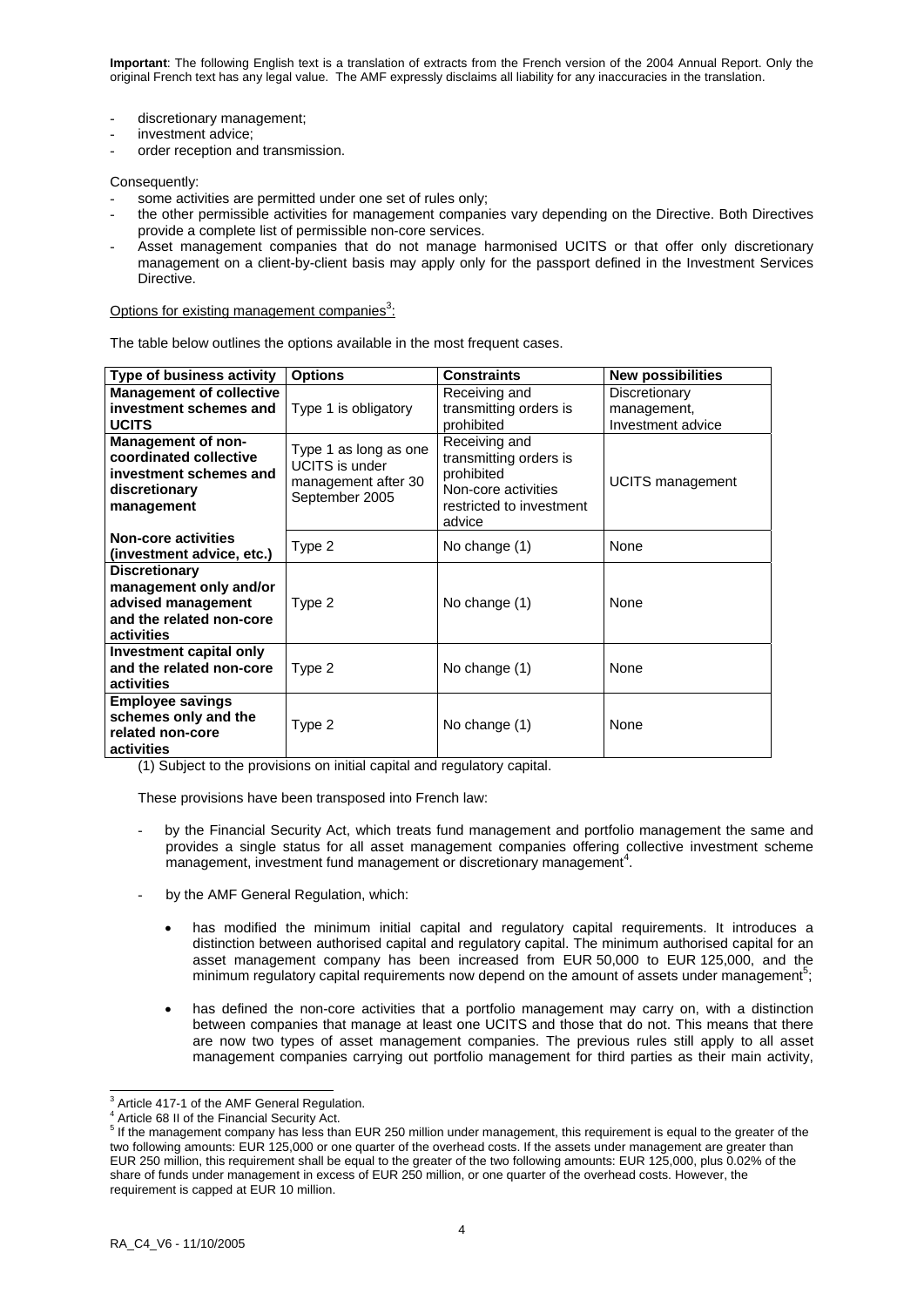plus related non-core activities, as long as the latter do not create a conflict of interest for the asset management company;

- has disallowed "shell" asset management companies that have no resources of their own;
- has explained the applicable provisions for managers and the persons determining the strategy of the portfolio management company.

### **2- Executive officers**

Under the terms of Article L. 532-9, points 4 and 5, of the Monetary and Financial Code, a portfolio management company "shall be effectively run by fit and proper persons with suitable experience to fulfil their functions" and the company's strategy shall be determined by two or more persons."

In 2003, the Commission des Opérations de Bourse (COB)<sup>6</sup> deemed that the "effective running" requirement was satisfied if portfolio management companies were run by two or more executive officers.

Industry bodies informed the regulator of the difficulties encountered in applying this requirement and the AMF adapted its General Regulation to grant greater flexibility to the requirements for asset management companies. Henceforward, the following persons must run an asset management company and determine its strategy:

### **First officer:**

a corporate officer with the power to represent the company in its dealings with third parties, such as a chief executive (managing director), a deputy chief executive (deputy managing director) or a manager.

### **Second officer:**

- another corporate officer with the power to represent the company in its dealings with third parties,
- or
- the chairman of the board of directors.
- or
- a person specifically empowered by the company's decision-making bodies, or the company by-laws, to run the company and determine its business strategy, which includes monitoring accounting and financial data, along with the required level of regulatory capital.

Article 322-14 of the AMF General Regulation also establishes the principle of the permanent presence of personnel with suitable skills for the business activities of portfolio management companies, which means that one of the officers must work full-time for the company. This requirement does not apply, however, to "parent" and "subsidiary" management companies if the parent owns more than 90% of the subsidiary directly. This enables the two officers from the "parent" company to run the subsidiary and determine its strategy.

### **3 – Events that require a filing with the AMF**

The Financial Activity Modernisation Act of July 1996 and its implementing instruments require asset management companies to file three types of information with the AMF:

- changes to the information contained in the initial application for authorisation<sup>7</sup>, and in particular, changes in direct or indirect ownership, management, organisation and control. The AMF informs the company in writing of any consequences that such changes have on its authorisation.
- Within six months of the end of the financial year, companies must file copies of their balance sheet, income statement and notes to the financial statements, along with their annual reports and annexes, the statutory auditors' general and special reports<sup>8</sup>, and, where appropriate, consolidated financial statements.
- Within four months of the end of the financial year, companies must file the information on the annual information sheet defined in Annex 4 of the COB Instruction of 17 December 1996.

Portfolio management companies frequently asked the AMF about these requirements, so, in 2004, a table was drawn up to explain in which cases prior authorisation is required from the regulator and in which cases an immediate filing is required.

<sup>-</sup>6 COB monthly bulletin, issue 382 (September 2003)

<sup>7</sup> Under the terms Article 5 of Decree 96-880 and Article 322-22 of the AMF General Regulation. 8

 $8$  Under the terms Article 322-72 of the AMF General Regulation.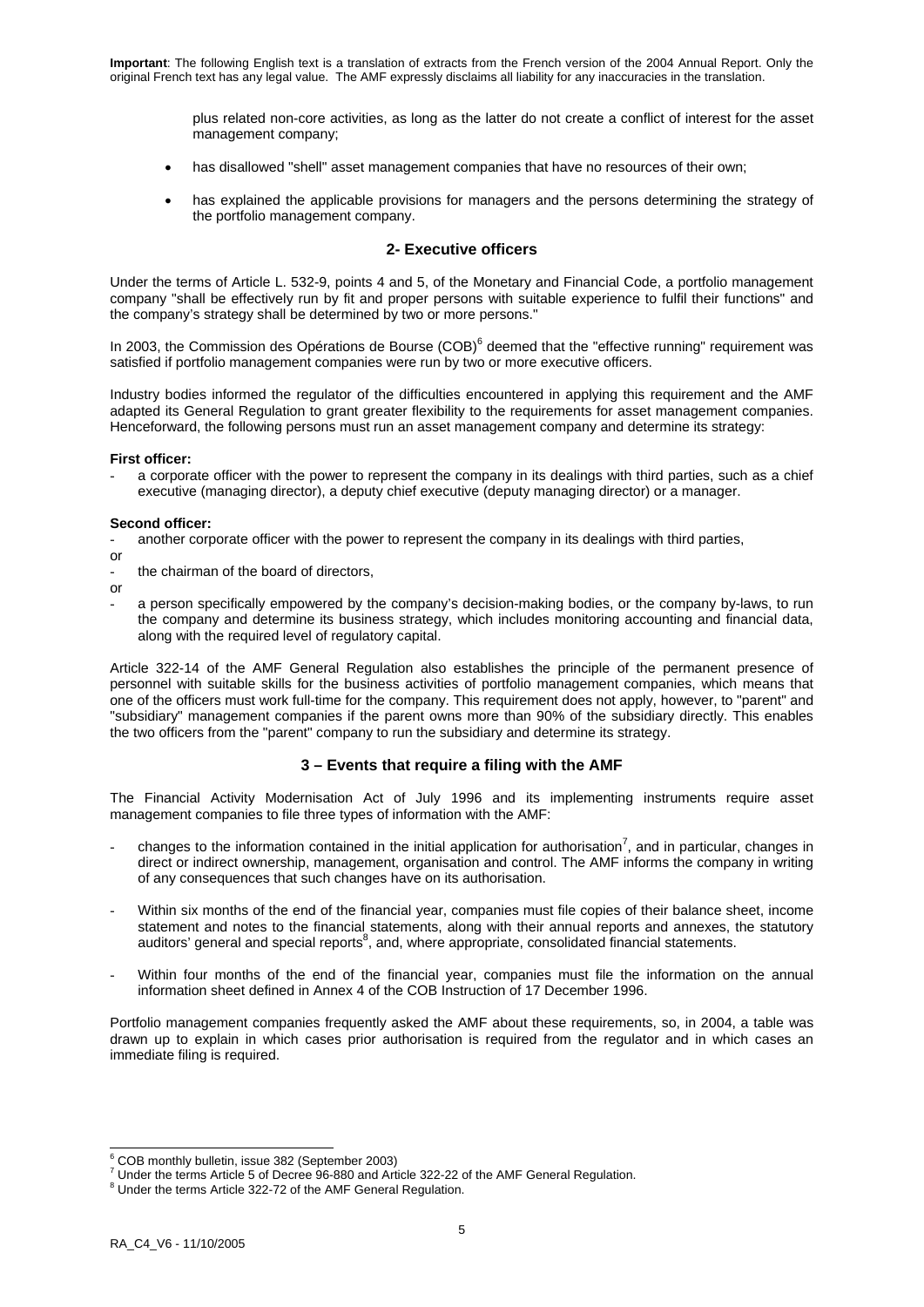The table of changes affecting portfolio management companies covers four main subjects:

- business activities: if an asset management company wishes to extend the scope of its activities beyond those described in the programme of operations filed with its initial application for authorisation, it must file an update of its programme of operations with the AMF and obtain prior authorisation.
- characteristics: if an asset management company changes its organisational structure (change in executive officers, legal name, granting of a financial delegation, etc.), it must notify the AMF immediately of the changes by filing the documents listed in the last column of the table. Nevertheless, in a number of specific cases (amendments to the corporate by-laws, takeovers, mergers, restructurings, etc.) the asset management companies need to obtain the AMF's prior authorisation.
- human resources and technical changes: as soon as changes are made within an asset management company (managers, compliance officers, internal auditors, etc.), the company must notify the AMF immediately.
- periodic filings: periodic filings consist of asset management companies' annual financial statements and the annual information sheet.

The table<sup>9</sup> is a working tool and its implementation was systematically monitored in 2004. It does not rule out any requests for further information from the regulator.

### **4 – Exercise of voting rights by asset management companies**

The Financial Security Act of 1 August 2003 amended Article 533-4 of the Monetary and Financial Code, stipulating that portfolio management companies must exercise "the voting rights attached to the securities held by the collective investment schemes under their management, voting exclusively in the interest of the shareholders or unitholders in such schemes". It gave the AMF the task of defining the reporting requirements for companies' "practices with regard to the exercise of voting rights".

This legislative provision covers three key aspects:

- First, it upholds the principle that the voting rights attached to securities in a portfolio should be exercised exclusively in the interest of the investors. This reminder is particularly timely for asset management companies that are subsidiaries of diversified groups, some of whose companies may have their own interests as a result of their position as a shareholder, adviser or creditor<sup>10</sup>
- Secondly, asset companies are urged to exercise voting rights.

Yet, this exercise incurs a certain and specific cost for asset managers, whereas its positive impact on corporate governance benefits all shareholders. This situation is likely to give rise to "inefficient" behaviour patterns, since all shareholders benefit from the work done by a few, meaning the largest asset management companies. The Act is intended to remedy this harmful situation by requiring all asset management companies to report on their practices.

Thirdly, it upholds the principle of informing unitholders and shareholders before and after voting rights are exercised. The obligation is more a matter of reporting whether or not the votes have been exercised rather than an obligation to vote.

The provisions in the AMF General Regulation dealing with asset management companies' exercise of voting rights attached to securities in fund portfolios are based on the following three requirements:

Asset management companies have to prepare "voting policy" documents<sup>11</sup>, which set out the companies' voting rules and strategies, along with their internal organisational structures in this area. These documents must be updated periodically and made available to the public on the asset management companies' websites or at their registered offices. They must be completed by 31 March 2005.

 9 Available on the AMF website. 10 In August 2004 the Securities and Exchange Commission (SEC) fined Deutsche Bank Asset Management USD 750,000 for failing to disclose a conflict of interest during the battle between supporters and opponents of the HP-Compaq merger. Deutsche Bank Asset Management, which backed the merger at the last minute with its 17 million shares, had been accused of failing to disclose that its parent, Deutsche Bank, had a business relationship with HP.<br><sup>11</sup> Article 322-75 of the AMF General Regulation.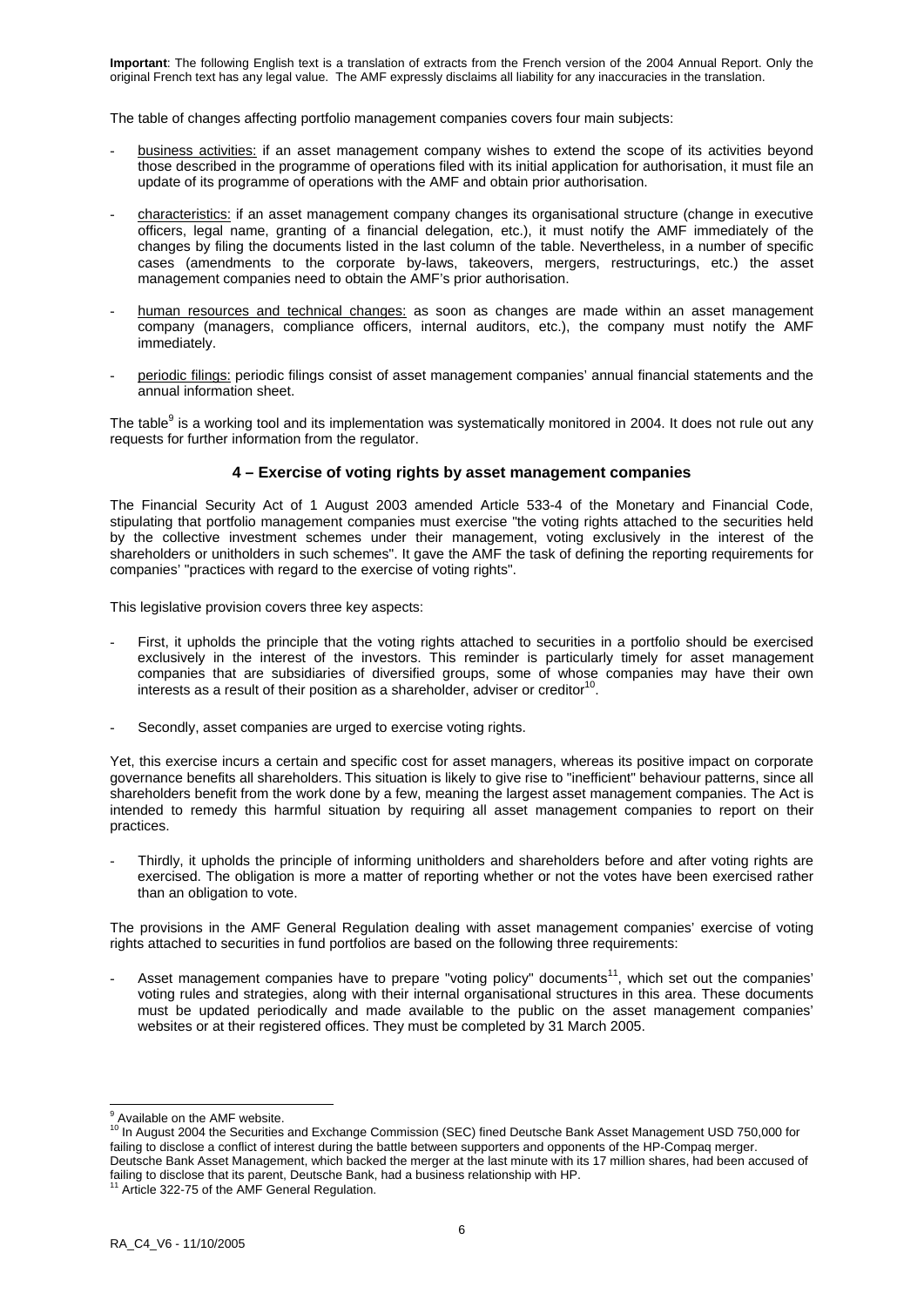- Companies have to publish annual reviews<sup>12</sup>, to be appended to the management reports by their boards of directors or executive boards, as the case may be<sup>13</sup>. These reviews must provide quantitative data compiled by the asset management companies on the exercise of voting rights and a report on conflicts of interest. The reviews must be available by the end of the first financial year ending after 1 December 2005.
- The companies must keep permanent and detailed records of the exercise of voting rights so that they can report to the regulator on votes cast and the reasons why they voted one way or another or why they abstained. To minimise costs, this information shall be made available to unitholders or shareholders in collective investment schemes at the registered offices of the management companies or on their websites.<sup>1</sup>
- Asset management companies have to draft internal procedures for detecting and dealing with conflicts of interest and publish these procedures in their "voting policy" documents. They also have to include a special account of how such conflicts were handled<sup>15</sup> in the annual review to be appended to the annual report by the board of directors or the executive board.

The AMF is aware that the issue of exercising voting rights is part of a broader debate than the one about asset management or custody account keeping. Consequently, it decided in November 2004 to set up a working group with members representing all stakeholders, namely issuers, investors, custody account keepers, and proxy voting providers<sup>2</sup>

The group,<sup>17</sup> chaired by Yves Mansion, a member of the AMF board, was created to analyse the operational constraints involved in exercising voting rights and look into ways of developing a voting rights management system that would be competitive at the European level. This issue is also a matter of concern for the European Commission, which, on 16 September 2004, initiated a public consultation on ways of helping shareholders to exercise their voting rights at general meetings<sup>18</sup>.

### **5 – Requirements for combating money laundering and terrorist financing**

The AMF adopted the new provisions in Article 322-51 and the following articles of its General Regulation to define the enforcement procedures for the provisions contained in Title VI of Book V of the Monetary and Financial Code and Decree 91-160 of 13 February 1991 on the obligations incumbent on portfolio management companies with regard to anti-money laundering and combating the financing of terrorism (AML/CFT).

The new rules stipulate that portfolio management companies must establish organisational structures and procedures to:

- identify and verify the identity of investors before entering into a business relationship. Customer due diligence procedures have been adapted for subscriptions and redemptions of fund units or shares;
- verify that normally complex transactions have a business justification and that their purpose can be deemed to be lawful;
- monitor compliance with AML obligations by foreign branches and subsidiaries;
- develop a hiring procedure and provide staff training that covers the requirements stemming from regulations on AML/CFT;
- keep a written record of vigilance measures implemented;
- make suspicious-transaction reports to the financial intelligence unit (Tracfin) as required.

The new provisions apply to all the activities of portfolio management companies.

It should be pointed out that the identification requirements for fund unitholders or shareholders and the transaction verification requirements differ according to the type of transaction, the marketing procedure and the legal status of the investor.

<sup>&</sup>lt;sup>12</sup> Article 322-76 of the AMF General Regulation.

<sup>&</sup>lt;sup>13</sup> Asset management companies may be incorporated under different legal forms. In some cases, they are not required to produce an annual report. The AMF General Regulation allows asset management companies that are required to produce an annual report to use this report and it requires other companies to produce a specific report.

<sup>&</sup>lt;sup>14</sup> Article 322-77 of the AMF General Regulation<br><sup>15</sup> Article 322-77 of the AMF General Regulation<br><sup>15</sup> Article 322-75 of the AMF General Regulation<br><sup>16</sup> Companies that offer shareholders an information and documentation meetings<br><sup>17</sup> Press release. 2 February 2005

<sup>18</sup> European Commission, Internal Market Directorate General, MARKT/16.09.2004, "Fostering an appropriate regime for shareholders' rights"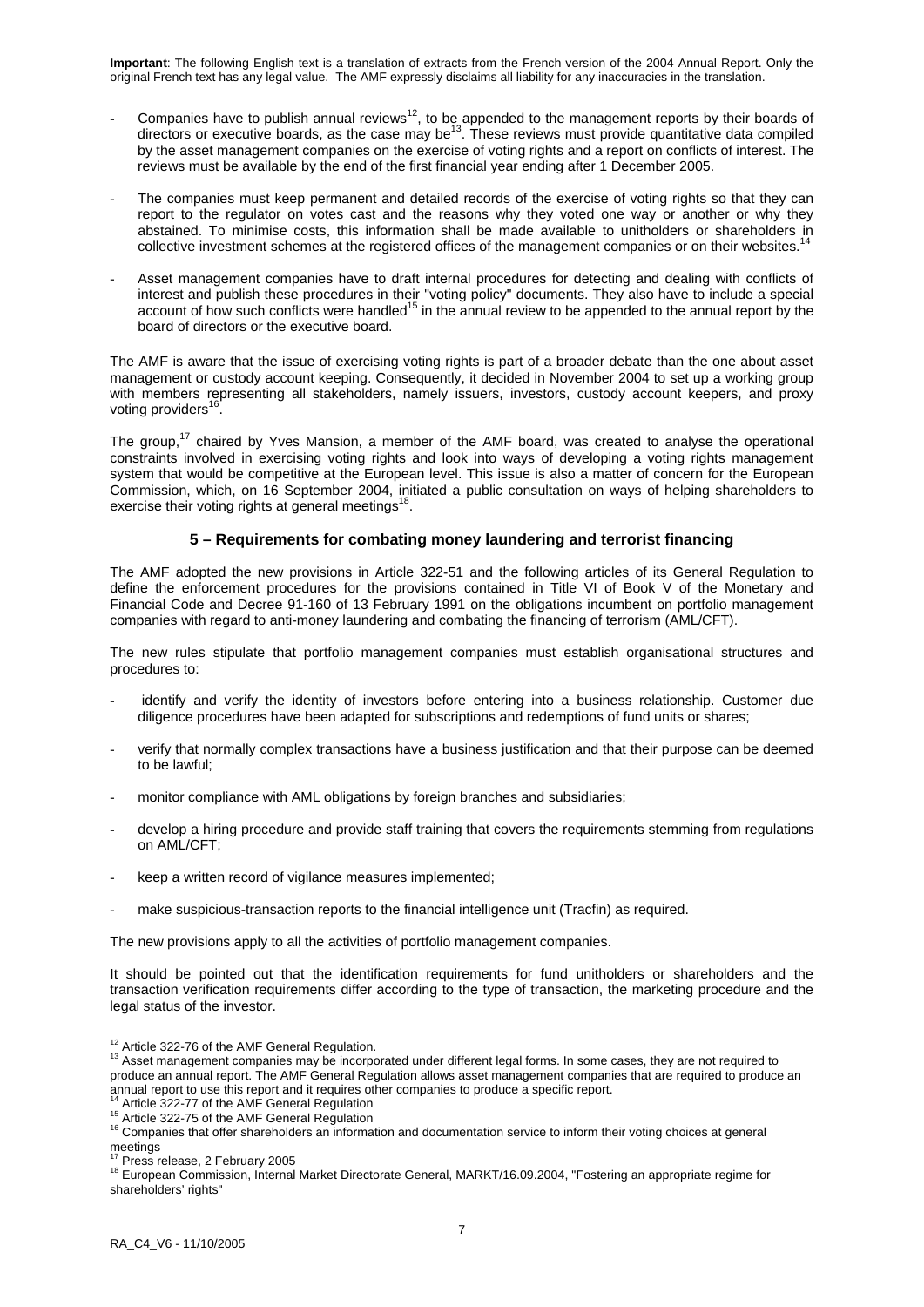# **B – Changes affecting collective investment schemes**

### **1 – Collective investment scheme prospectuses**

### a) Preparations

The transposition of Directive 2001/107/EC, amending the UCITS Directive, led to a new format for disclosures to investors. A new document, called a prospectus, replaces both the *notice d'information* (information memorandum) and *règlement*/*statuts* (rules/by-laws). The new document is made up of a simplified prospectus and a memorandum or detailed note.

The simplified prospectus, based directly on the *notice d'information,* is an educational tool providing an easily accessible summary for all investors. It must be filed with the AMF before subscriptions are taken and it may be used for marketing purposes. The memorandum establishes all the operating rules for the collective investment scheme. It provides complete and accurate information for the use of expert investors and asset management professionals.

Since May 2004, every new authorised scheme must produce a prospectus.

The AMF initiated various actions to facilitate the drafting of the new documents, including:

- posting a list of frequently asked questions and answers to its website to enhance finance professionals' understanding of the various sections of the prospectus;
- adapting the procedure for examining applications to create collective investment schemes to favour electronic exchanges of information and writing remarks directly into the documents submitted by management companies in order to speed up the process.

The different adjustments enabled a smooth transition to the new prospectus, without increasing the time required to examine applications to create collective investment schemes.

### b) The changeover

Initially, all general-purpose funds were to have adopted the new prospectus format by 30 June 2005. They were required to do so even earlier if they submitted changes for authorisation after 1 January 2005. In the end, there was a consensus among the main European regulators to give management companies enough time to make the changeover successfully. Consequently, the AMF:

- extended the changeover deadline for funds complying with the UCITS Directive until 30 September 2005;
- extended the changeover deadline until 30 April 2006 for other collective investment schemes;
- organised the transition by simplifying and standardising the exchange of information between the AMF and management companies;
- established a procedure for making part of the changeover on the basis of a declaration for certain categories of collective investment schemes and for certain categories of management companies.

The new timetable and the new organisational structure provide a systematic framework for the changeover to the new prospectus, following standardised procedures and highlighting the responsibilities of the stakeholders.

### **2 – Market timing and late trading**

In July 2004, the AMF published its recommendations<sup>19</sup> for preventing market timing and late trading by collective investment schemes.

Market timing is an arbitrage executed to realise a profit on the difference between the carrying amount of a fund and its market value. Such transactions are unethical because they result in unequal treatment of unitholders in unincorporated funds (FCPs) and shareholders in open-end investment companies (SICAVs). Late trading involves transactions executed on subscription and redemption orders transmitted after the cut-off time stipulated in the prospectus. Such transactions are prohibited.

These recommendations were drafted in consultation with market professionals and are in line with best practices. They cover:

the responsibility of management companies in preventing these practices and the need for such companies to establish the appropriate procedures and dedicate sufficient resources for detecting and preventing them.

 $19$  AMF monthly review, issue 5 (July-August 2004)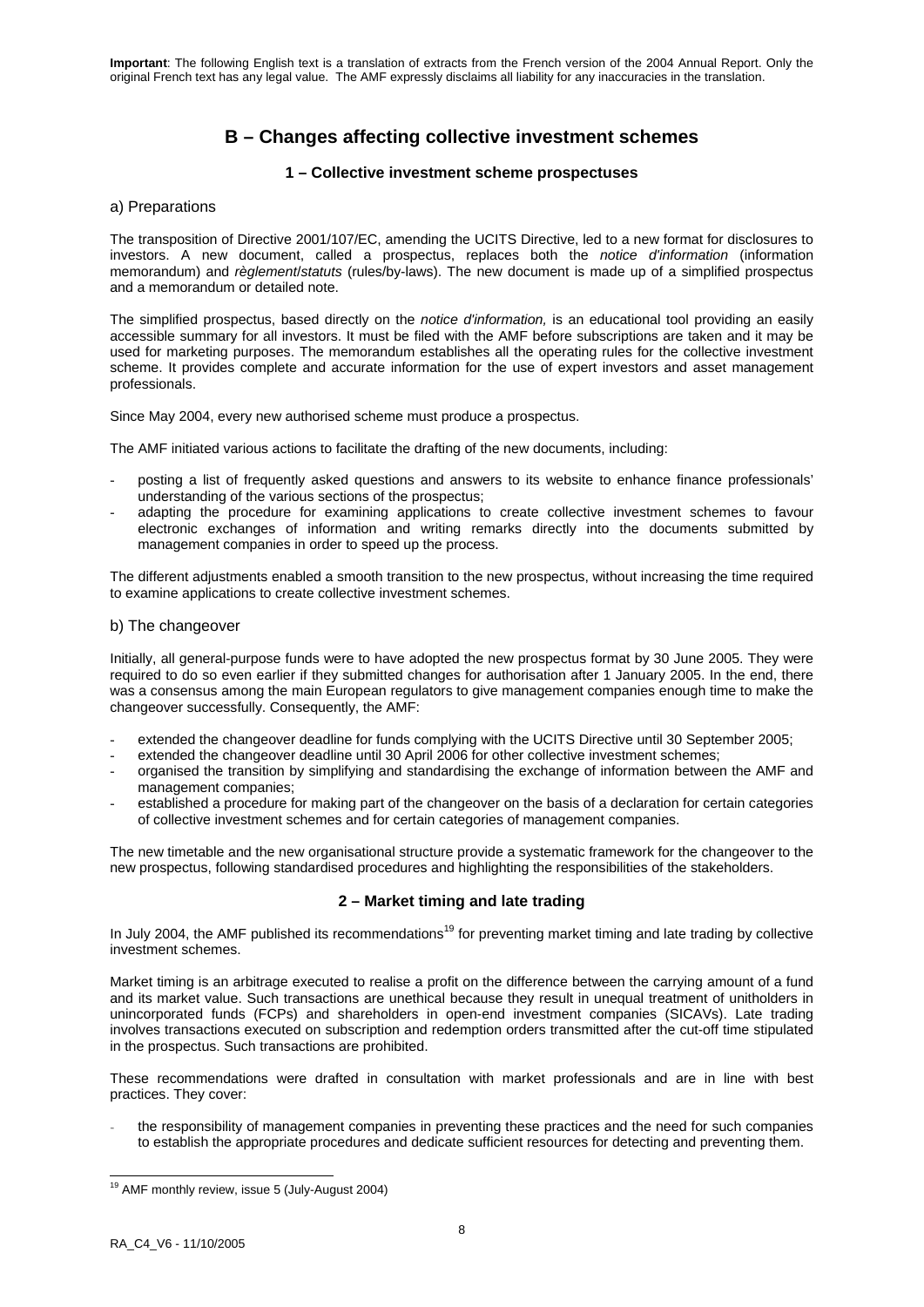- the definition of a cut-off time for the reception of subscription and redemption orders by the centralised order taker and compliance monitoring by the management company;
- the procedures for calculating the net asset value of equities funds and bond funds to ensure that subscriptions and redemptions can be made when prices are not known;
- the requirements for disclosures to certain unitholders and shareholders about the composition of the collective investment scheme's portfolio that could facilitate market timing and late trading transactions.

After assessing the measures that the various service providers have adopted to comply with these recommendations and work conducted at the European and international level, the AMF may incorporate some of these provisions in its General Regulation in 2005.

### **3 – Management fee rebates**

The amendments made to COB Regulations 96-03 and 89-02 at the end of 2003 clarified the conditions under which a parent fund investing in a target fund<sup>20</sup> may receive a one-third share of the subscription and redemption fees and the management fees collected by the target fund. The amendments established the principle that the parent fund would share in the target fund's fees, but for practical reasons, the corresponding financial flows could pass through the management company, under certain conditions.

These provisions have been maintained in Articles 322-43, 411-43 and 411-46 of the AMF General Regulation. However, their wording was changed to clarify the fact that they apply to fee rebates to third parties and not just to the management company, as long as the rebates to third parties are related to the parent fund's investment in the target fund. These rules will be phased in between 1 January 2005 and 30 June 2005.

The AMF has prepared financial flow charts that are compatible with these provisions and has defined the procedures for disclosures to investors about these items $^{21}$ .

With regard to the financial flow charts, the AMF explained that:

- a provision for fee rebates must be set aside each time the net asset value is calculated;
- that the fee rebates received must be allocated to the parent fund, but they can pass through the management company and be deducted from management commissions that it charges;
- that the allocation of rebates to the parent fund cannot be made in the form of a "round trip" between the management company and the parent fund when the management fee is paid to the parent.

With regard to investor information, the AMF explained that the changes resulting from the new provisions were not subject to the rules applying to increases in management fees, as long as the total compensation paid to the management company (management fees and management fee rebates received previously) was the same.

### **4 – Funds with streamlined investment rules**

The Financial Security Act established two new products, contractual funds and funds authorised to operate under streamlined investment rules (ARIA funds)<sup>22</sup>, which meet demand from professional for products that are not bound by the usual rules and intended for qualified investors.

The flexibility of ARIA funds lies in the looser and graduated rules on asset allocation $^{23}$  that make it possible to implement riskier investment strategies. The special rules were set out in Chapter VI of Decree 89-623, as amended, in November 2003. The publication of the AMF General Regulation in November 2004 finalised the provisions by defining the access requirements for unqualified investors and the specific operating procedures for such funds. The first ARIA funds were authorised in December 2004.

The special investment rules for ARIA funds differentiate between three types of funds:

alternative funds of funds, which invest in other alternative funds, with a minimum of 16 underlying funds.

 $\overline{a}$ 

 $^{20}$  By conventional definition, the term target fund refers here to a fund in which another fund invests. The term parent fund refers to the other fund in question.<br><sup>21</sup> AMF monthly review, issue 9 (December 2004)

 $\frac{22}{100}$  Articles L. 214-35 and L. 214-35-2 of the Monetary and Financial Code.<br> $\frac{23}{100}$  Articles L. 214-35 and L. 214-35-2 of the Monetary and Financial Code. exempt from the common provisions applying to funds that are set out in Article L. 214-4 of the said Code and by a Decree of the Conseil d'Etat.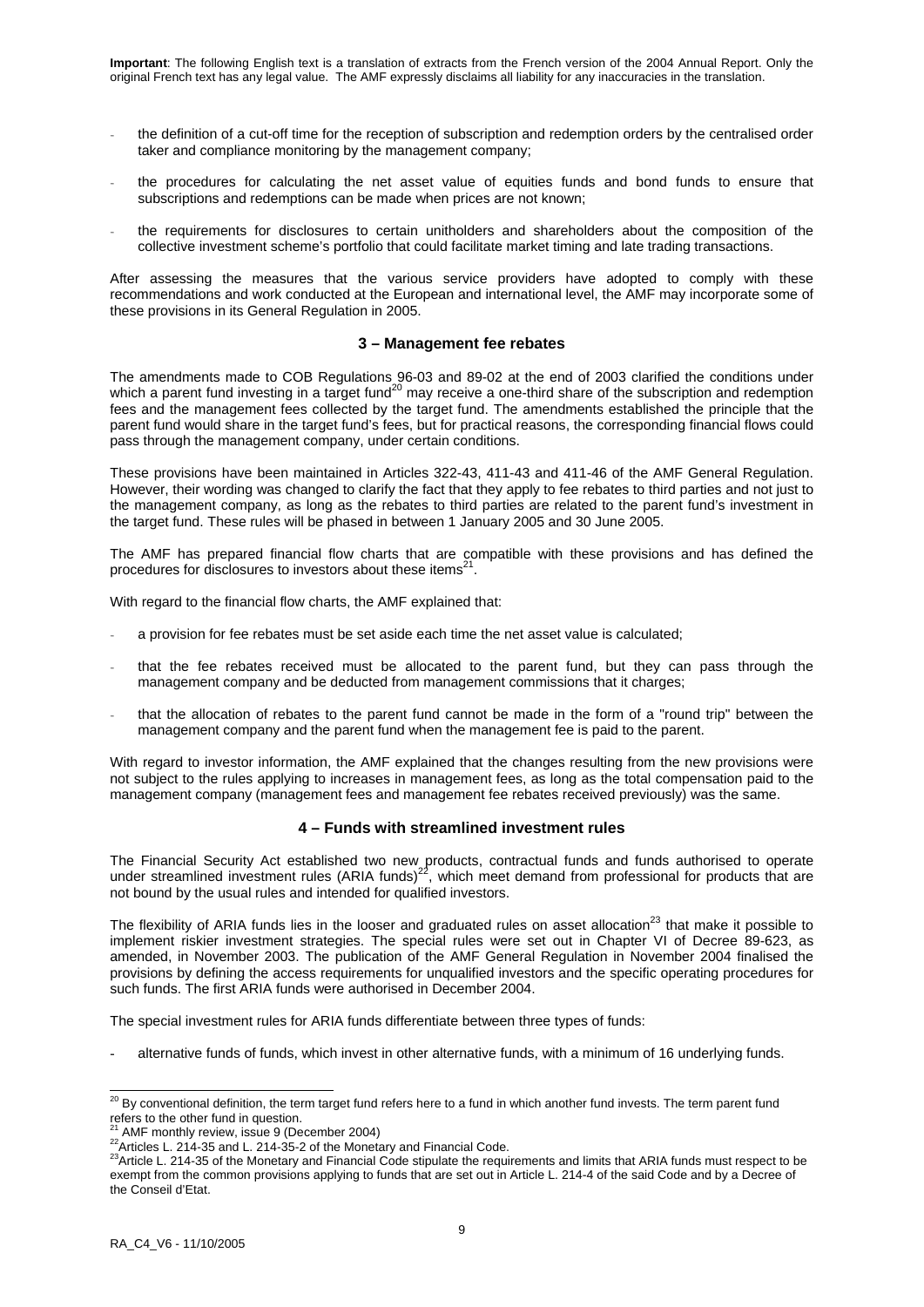- unleveraged ARIA funds, where the exemptions from the rules primarily concern risk and market weight diversification ratios;
- leveraged ARIA funds, which are allowed to use three times more leverage than other authorised funds.

The access requirements are looser for alternative funds of funds than for unleveraged and leveraged ARIA funds. In addition to qualified investors, as defined in the Decree of 1 October 1998, any other investors acting voluntarily may invest in ARIA funds, as long as they meet the minimum investment requirement.

- The minimum investment is set at EUR 10,000:
	- for alternative funds of funds with no capital guarantee (there is no minimum investment requirement for guaranteed capital funds);
	- for leveraged and unleveraged ARIA funds, if the investors declare that they:
		- have financial assets worth at least EUR 1 million. These financial assets include bank deposits, financial instruments and life insurance;
		- or have held a professional position in the financial industry for at least one year in which they are required to know about the management strategies applied by the funds in which they intend to invest.
- For all other investors, the minimum investment requirement for access to leveraged and unleveraged ARIA funds is set at EUR 125,000.

These access requirements apply only to funds marketed in France. If funds are sold in other countries, the competent authority in the host country defines the access requirements and marketing rules for French funds on its territory and to its residents.

With regard to the specific operating procedures of ARIA funds, the AMF General Regulation stipulates:

- valuations once a month for these funds, as opposed to twice a month for authorised funds open to all investors;
- more flexible subscription and redemption procedures, with explicit provision for a lag between the date that a subscription or redemption order is received and the date on which the net asset value for the execution of the order is calculated.

This means that two types of notice requirements are possible for ARIA funds.

- The first is an "incentive" notice requirement, which increases subscription or redemption commissions if the notice requirement is not met. This system is already used by funds set up under French law. The principle of this system means that investors can buy or sell at any time at the next net asset value for subscriptions and redemptions, as long as they pay a commission, which can be quite high.
- The second is an imperative notice requirement, which is always applied. This means that orders are suspended between their transmission date and the next date on which the net asset value is calculated.

The liabilities of leveraged ARIA funds can be up to three times greater than their assets<sup>24</sup>. The scale of the leverage means that the management company's decision-making will have amplified financial consequences for unitholders or shareholders in these funds. Therefore, the creation of a leveraged ARIA fund requires prior approval of a specific programme of operations<sup>25</sup> intended to ensure that the management company has the necessary procedures, human resources and technical resources to monitor the liabilities and leverage of such funds.

### **5 – Contractual funds**

The flexibility of contractual funds stems from the elimination or reduction of the constraints on:

management rules: these funds are totally free to set their own debt and investment policies<sup>26</sup>; they can invest in all types of financial instruments and in bank deposits;

<sup>-</sup> $^{24}$  Article 14-4, II of Decree 89-623: Articles 4-5 and 4-9 notwithstanding, the liabilities of a fund covered by this section that result from financial futures contracts, temporary sales or purchases of securities, and cash loans may be up to three times its assets".<br><sup>25</sup> Article 14-3 of Decree 89-623.

<sup>&</sup>lt;sup>26</sup>Article L. 214-35-2 of the Monetary and Financial Code stipulates the investment rules for contractual funds. They can invest in all financial instruments listed in Article L. 211-1 and in bank deposits.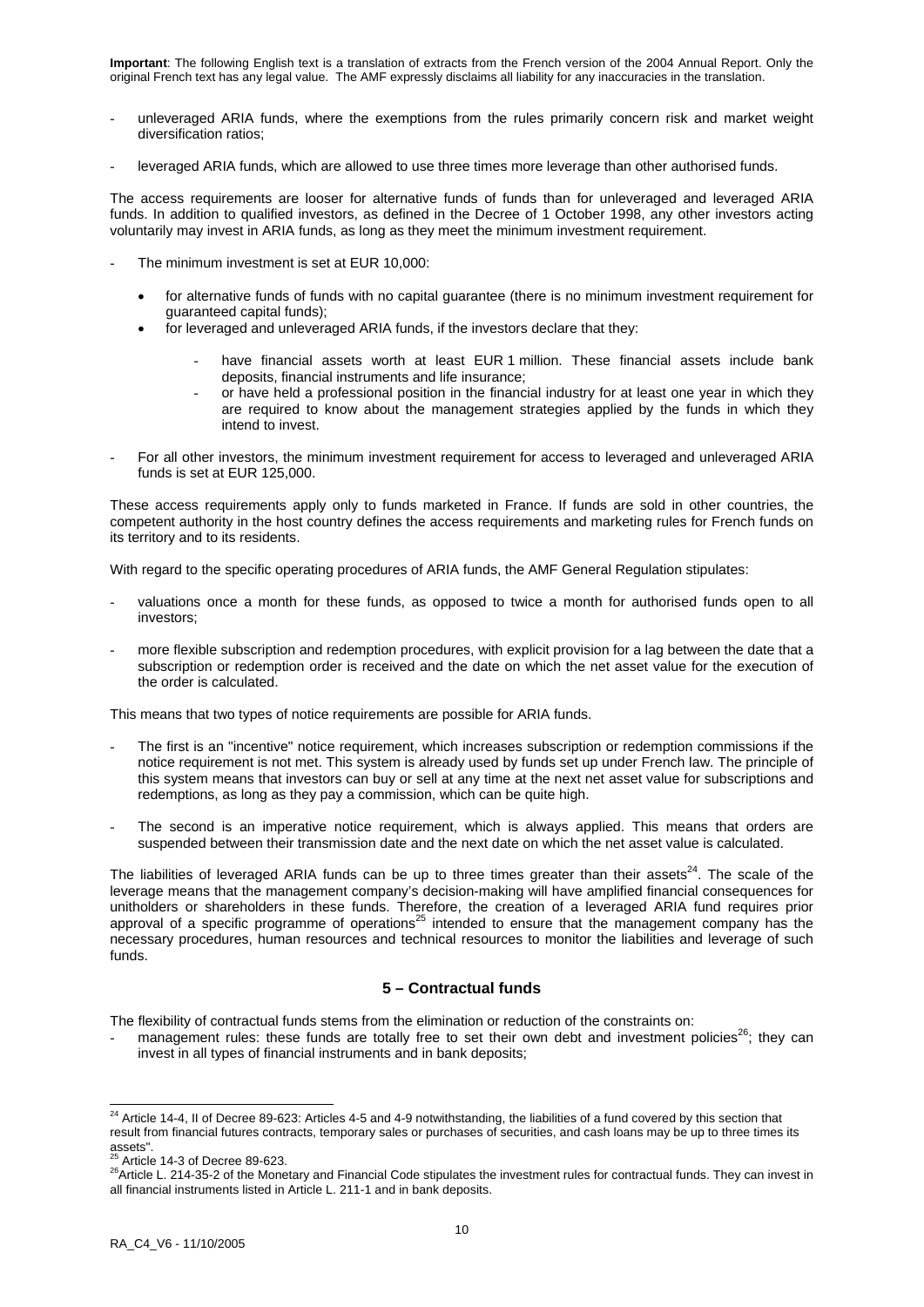administration: the creation and transformation of contractual funds do not require authorisation from the AMF. These funds can also be used as part of a conventional or complex asset management strategy for qualified investors who are able to negotiate the investment ratios with the management company.

Their net asset value must be calculated at least once a quarter, and only management companies with special programmes of operations<sup>27</sup> are allowed to manage them. The programme of operations for a contractual fund describes the management company's organisational procedures for monitoring the investment and debt rules set out in the prospectus of each of the contractual funds that it manages. It does not provide a complete list of each of the potential contractual limits and the specific operational procedures for monitoring them. Instead, it describes the procedures for allocating adequate human and technical resources, as well as those for defining the operational structures for asset management and monitoring each of the contractual investment rules.

The access requirements are similar to those for unleveraged and leveraged ARIA funds, but the minimum investment requirements are EUR 30,000, instead of EUR 10,000, and EUR 250,000, instead of EUR 125,000 (see table below).

| Access requirements for ARIA funds and contractual funds |                        |                |                     |                 |                                            |  |  |  |
|----------------------------------------------------------|------------------------|----------------|---------------------|-----------------|--------------------------------------------|--|--|--|
| Type of fund                                             |                        |                |                     | Other investors |                                            |  |  |  |
|                                                          |                        |                | Qualified investors | No requirements | Net worth or<br>experience<br>requirements |  |  |  |
|                                                          | Alternative funds      | Guaranteed     |                     |                 | 0                                          |  |  |  |
| ARIA funds                                               | of funds               | Not guaranteed |                     | EUR 10,000      |                                            |  |  |  |
|                                                          | Unleveraged ARIA funds |                | No restrictions     | EUR 125,000     | EUR 10,000                                 |  |  |  |
|                                                          | Leveraged ARIA funds   |                |                     |                 |                                            |  |  |  |
| Contractual funds                                        |                        |                |                     | EUR 250,000     | EUR 30,000                                 |  |  |  |

Source: AMF

## **6 – Chart of accounts for collective investment schemes**

Fund transactions relating to financial years starting on or after 1 July 2004 must be recorded under the new chart of accounts for collective investment schemes published in Regulation 2003-02 of 20 October 2003 issued by the national accounting regulation committee (CRC). The new chart of accounts may also be used for financial years starting on or after 1 January 2004.

The provisions of the new chart of accounts, combined with the provisions of Regulation 2004-09 of 23 November 2004, also apply to venture capital funds for financial years starting on or after 1 July 2005. Such funds may also use the new chart of accounts for financial years starting on or after 1 January 2005.

The financial statements of securitised debt funds are subject to the provisions of Regulation 99-03 of 17 November 1999 and Regulation 2003-03 of 2 October 2003 for financial years starting on or after 1 January 2004. The provisions may also be used for financial years starting on or after 1 January 2003.

The accounting rules for futures funds are still those defined by the Decree of 6 May 1993 on accounting provisions for collective investment schemes.

# **C – The new regulatory framework for direct marketing of banking and financial products**

The Financial Security Act reformed the rules on direct marketing of banking and financial products ("cold calling"), referring to prevailing regulations in order to implement some of its provisions.

The Official Journal of the French Republic on 29 December 2004 published three decrees: one on direct marketing of banking and financial products, a second on the list of persons authorised to engage in such marketing, and a third on the format of the direct marketing licence. These decrees contain the detailed provisions needed to implement the new regulatory framework for direct marketing of banking and financial products.

 $27$  Article L. 214-35-6 of the Monetary and Financial Code.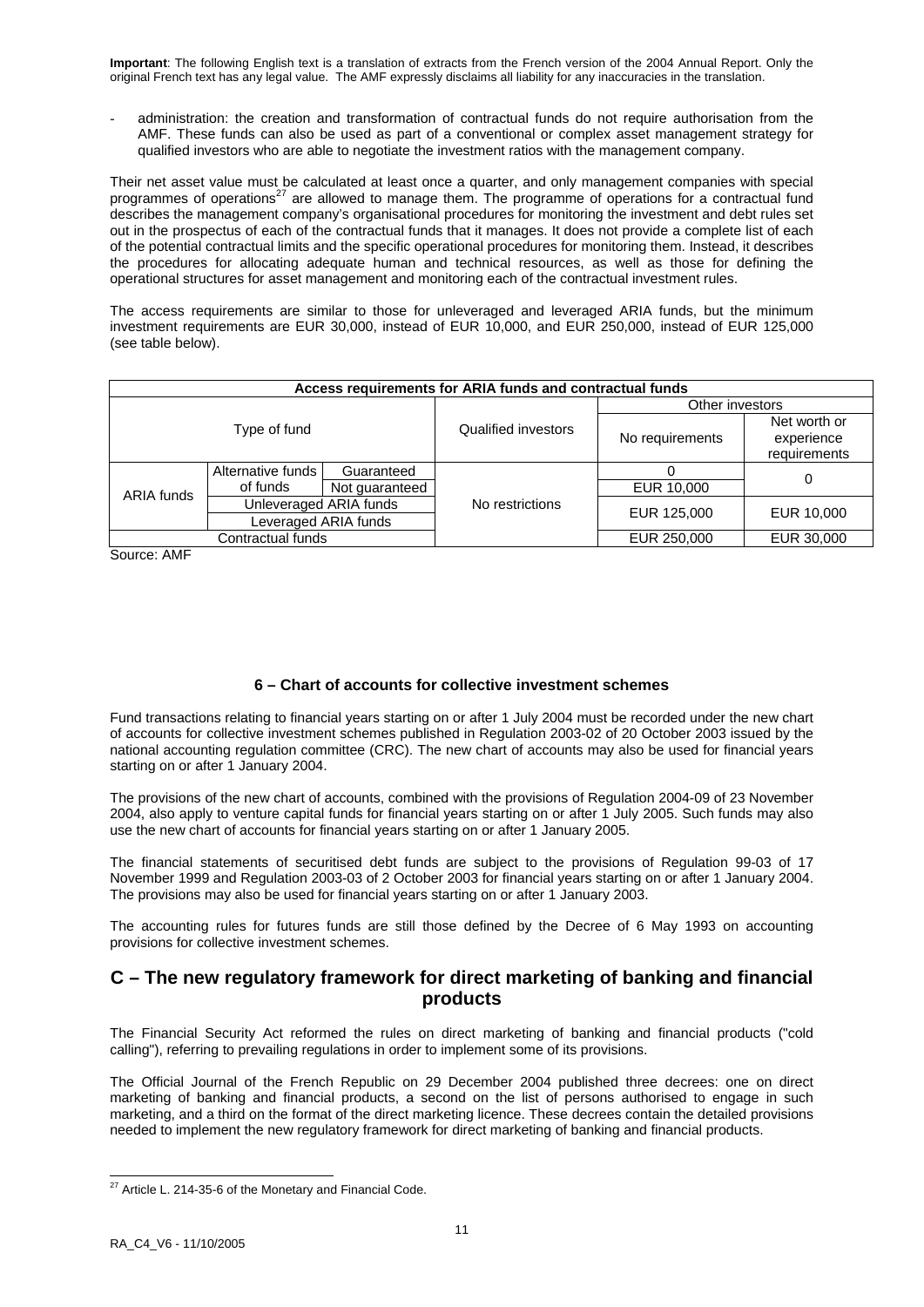### **1 – Decree 2004-1019 of 28 September 2004 on direct marketing of banking and financial products**

For the purposes of Article L. 341-2 of the Monetary and Financial Code, this decree starts by listing the cases where direct marketing to legal entities is not subject to cold-calling rules.

In these cases, the prospect must be a legal entity with more than EUR 5 million in total assets, sales, revenues or assets under management, or else have more than 50 employees<sup>28</sup>.

For the purposes of Article L. 341-4 IV of the Monetary and Financial Code, the Decree then defines the requirements for natural persons to engage in direct marketing, including natural persons with the power to manage or administer legal entities that have a mandate to engage in direct marketing.

The Decree also sets the minimum professional liability insurance coverage for natural persons and legal entities that have a mandate to engage in direct marketing. The insurance requirements depend on the types of transactions or services offered and on whether it is a natural person or a legal entity engaging in direct marketing $^{29}$ .

The Decree also stipulates that the committee on investment firms and credit institutions (Comité des Établissements de Crédit et des Entreprises d'Investissement, CECEI) is the competent authority for registering direct marketers acting for the French Post Office, Caisse des Dépôts et Consignations and venture capital firms.

It stipulates that each natural person or legal entity will receive only one registration number, even if they engage in direct marketing on behalf of several employers or principals.

The Decree further stipulates that, if a natural person engages in direct marketing on behalf of a legal entity acting for a credit institution, an investment services provider or an insurance company, the direct marketing licence shall be issued by the legal entity hiring the direct marketer.

Finally, the Decree states that if natural persons cease to engage in direct marketing for any reason, they must surrender their direct marketing licences.

### **2 – Decree of 28 September 2004 on direct marketing licences**

The licence must be signed by the holder and the duly empowered representative of the legal entity employing the direct marketer. The licence shall show only the name and address of the registered office(s) of the principal(s), the registration number of the direct marketer, the types of transactions and services the direct marketer is authorised to offer and the licence expiry date.

In principle, the licence is valid for two years in the case of persons engaging in direct marketing on behalf of a legal entity. Licences for employees of credit institutions, financial services firms and insurance companies are valid for three years.

### **3 – Decree 2004-1018 of 28 September 2004 on persons authorised to engage in direct marketing of banking and financial products**

This Decree stipulates that the Banque de France must maintain an electronic file of direct marketers on behalf of three competent authorities: the CECEI, the insurance companies committee (Comité des Entreprises d'Assurances, CEA) and the AMF. The file is to be managed under the procedures to be laid out in an agreement between the Banque de France and the three authorities. The Decree also stipulates that the Banque de France may assign registration numbers directly.

The file contains the names of natural persons employed or mandated to engage in direct marketing on behalf of a credit institution, one of the organisations referred to in Article L. 511-1 of the Monetary and Financial Code (financial arm of the French Post Office, Banque de France, Caisse des Depôts et Consignations), an investment firm, an insurance company, a venture capital company or similar undertakings authorised in another Member

 $\overline{a}$ 

 $^{28}$  These thresholds are not cumulative and they are assessed on the basis of the most recent consolidated financial statements or, failing that, the most recent parent company financial statements published and, where appropriate, certified by the statutory auditors.

<sup>&</sup>lt;sup>29</sup> The minimum coverage for direct marketing of banking transactions and related activities is EUR 75,000 per claim and per year for natural persons, and EUR 300,000 per year and EUR 150,000 per claim for legal entities. The minimum coverage for direct marketing of other transactions or services is EUR 150,000 per claim and per year for natural persons and EUR 600,000 per year and 300,000 per claim for legal entities.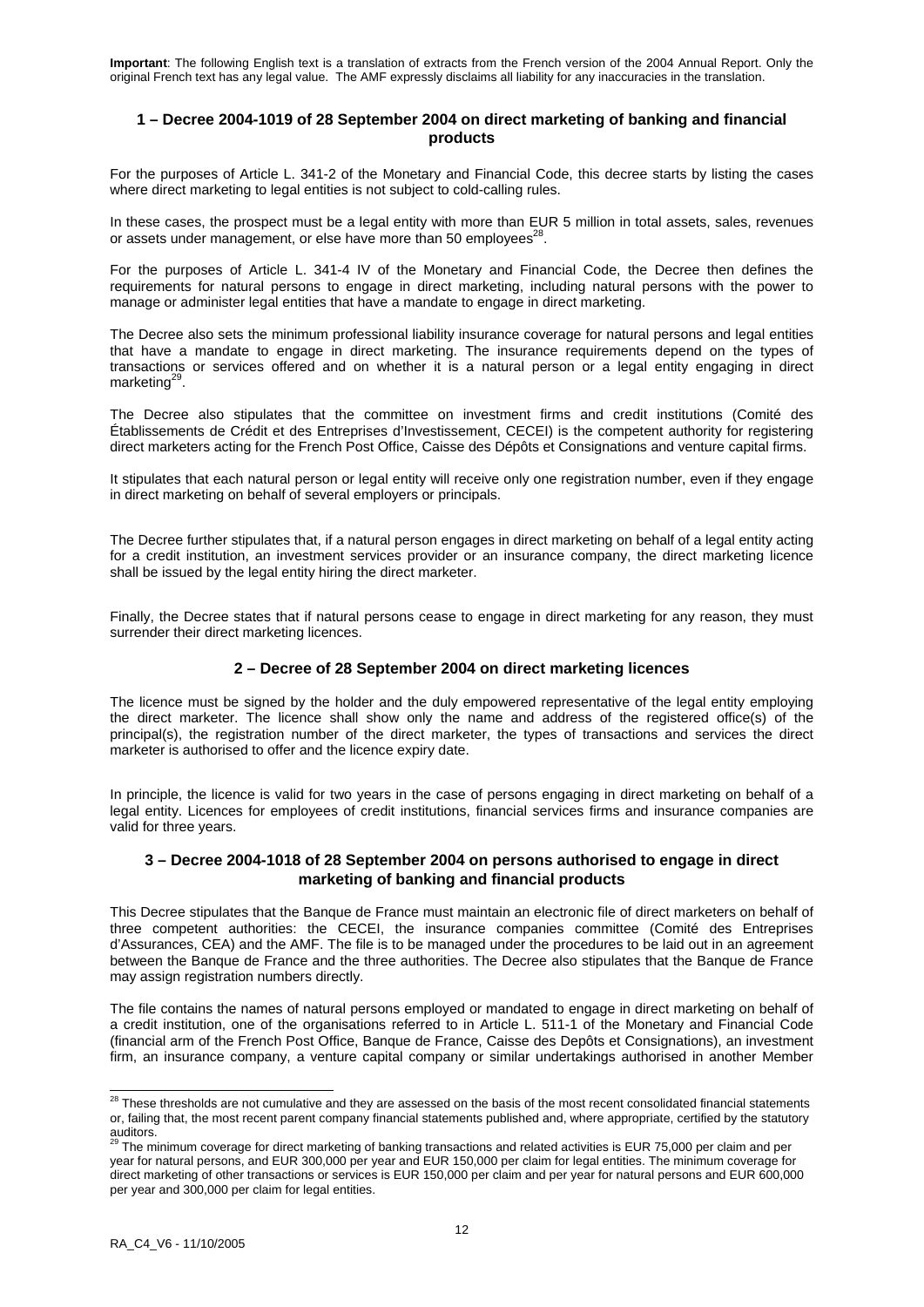State of the European Community and entitled to conduct business in France. Also included are persons engaging in direct marketing on behalf of an investment adviser, if their direct marketing activities involve coldcalling, salespersons, legal entities with a direct marketing mandate under the terms of Article L. 341-4 of the Monetary and Financial Code, and natural persons employed or mandated by legal entities that are themselves mandated to engage in direct marketing.

The file is available to the public to provide a complete record of all persons engaged in direct marketing of banking and financial products. It is up to the entities authorised to engage in direct marketing to update the list for registrations of new direct marketers, renewal of mandates and persons struck off the list. For this purpose, such entities must sign a standard agreement drafted by the three aforementioned authorities and the Banque de France to enable the information in the file to be updated directly.

The registered direct marketers may exercise their right to access and correct the information in the file through the Banque de France and the entities that they work for.

The public may access the file through the website of any of the three authorities.

# **D – Financial investment advisers**

The Financial Security Act introduced Article L. 541-1 and the following articles of the Monetary and Financial Code, which establish the legal status for professional financial investment advisers. The access and organisational requirements for this new regulated profession are set out in a decree and the AMF General Regulation.

### **1- Decree 2004-1023 of 29 September 2004**

Decree 2004-1023 of 29 September 2004 sets out the requirements for investment advisers:

- having attained the legal age of majority;
- having no criminal convictions for any of the offences referred to in Article L. 541-7 of the Monetary and Financial Code and no penalties imposed by the AMF, the banking commission (Commission Bancaire) or the insurance control commission (Commission de Contrôle des Assurances, des Mutuelles et des Institutions de Prévoyance, CCAMIP) involving a temporary or permanent ban on engaging in an activity or providing a service.

The Decree also sets the minimum professional liability insurance coverage at EUR 150,000 per claim and per year for natural persons, and at EUR 300,000 per half year and EUR 600,000 per year for legal entities. The Decree establishes the registration procedures for financial investment advisers. The list of such advisers must be updated and filed with the AMF by each authorised representative body. The AMF is responsible for making the list available to the public.

### **2 – Provisions in the AMF General Regulation**

The AMF General Regulation establishes:

- the competence requirements for financial investment advisers:
- the rules of conduct to be used as a basis for the rules to be drafted by authorised industry associations;
- the authorisation criteria for the representative associations of the new industry;
- the procedures for filing and updating the lists of financial advisers kept by each industry association.

Between 3 June and 17 July 2004, the AMF organised public consultations on its plans by suggesting four avenues for developing the regulatory framework for financial investment advisers:

- establishing a status for financial investment advisers that their clients (savers, businesses and investors) can clearly identify;
- establishing competence requirements to ensure quality service for clients;
- defining rules of conduct for financial investment advisers to ensure loyal, fair and appropriate provision of services;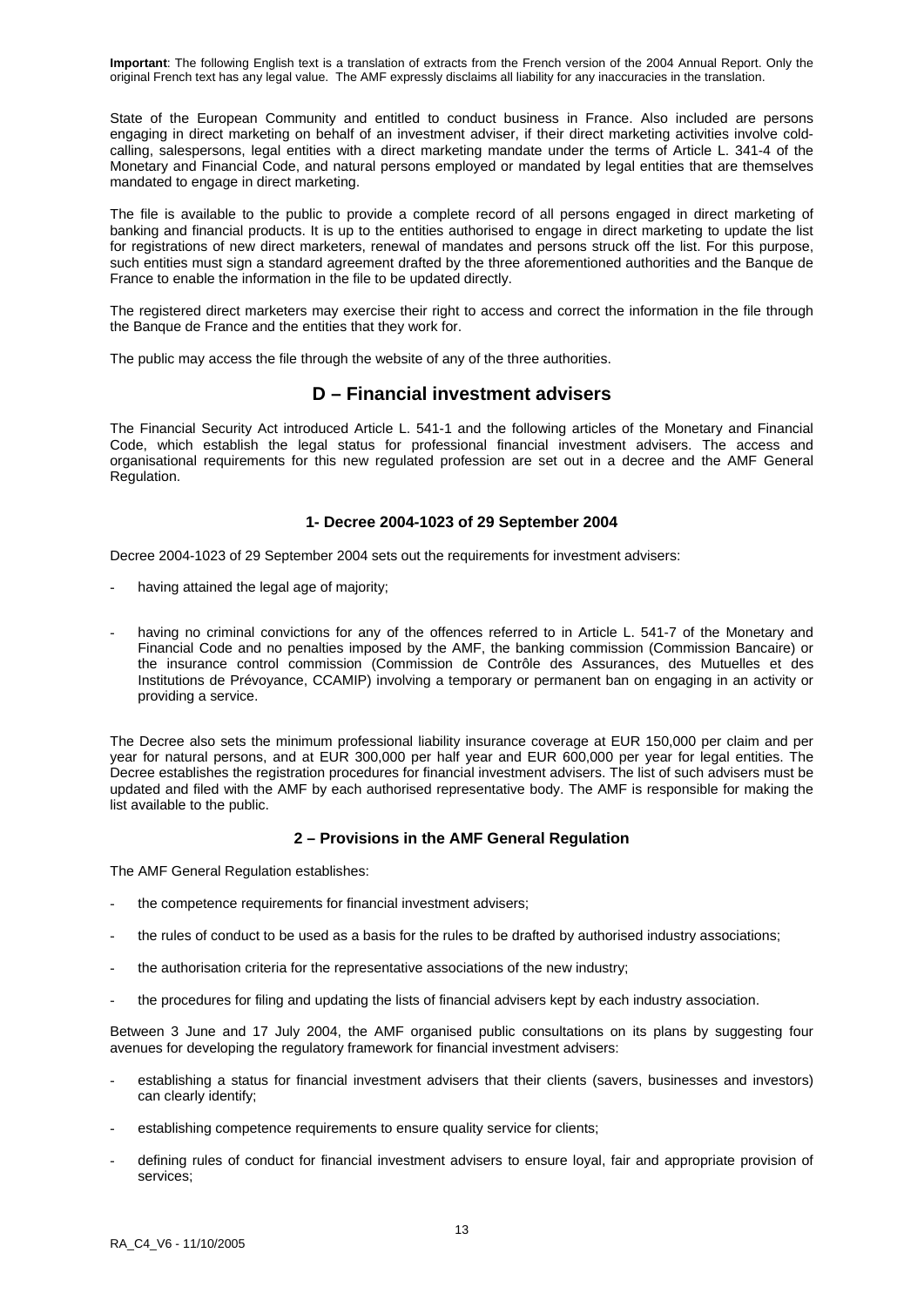establishing the rules for authorising associations of financial investment advisers.

The public consultations highlighted three main issues:

- the existing asset management advisers' fear that the access requirements for the new profession are too restrictive;
- the risk of unfair competition from bank and insurance company advisers, who are not subject to the same regulatory constraints, particularly with regard to requirements establishing transparency with regard to compensation<sup>30</sup>, when in-house advisers follow up their advice by proposing financial products;
- questions about the population covered by the new status, insofar as the Act includes equity finance advice<sup>31</sup> within the scope of competence of the future financial investment advisers.

The AMF then put forward a draft General Regulation that incorporated the various suggestions made during the first round of consultations and by its consultative commissions on Personal Finance and Small Investors and Minority Shareholders.

The AMF Board adopted the General Regulation provisions on financial investment advisers on 8 February 2005. The main provisions are as follows:

- Financial investment advisers must hold a nationally accredited undergraduate degree in law or economics or a diploma or degree of the same level, or they must present evidence of completing professional training for executing transactions in financial instruments, banking transactions or related transactions, providing investment services or related services and executing transactions in various assets. Alternatively, they must provide evidence of two years' professional experience in positions involving the execution of such  $transactions<sup>32</sup>$ .
- Financial investment advisers must set out in a briefing letter the client's expectations and objectives, along with the nature of service being provided. The briefing letter must also describe the procedures for calculating the fees for advisory services and mention any existing business links to institutions promoting products;
- Financial investment advisers must have the equipment and human resources required for conducting their business and they must have procedures in place to meet AML/CFT requirements.

The General Regulation also defines the authorisation requirements for industry associations and spells out their obligations in the performance of their tasks.

Regarding transparency requirements for the marketing of products that a financial investment adviser may sell to clients in connection with its advisory services, the General Regulation stipulates that the terms of payment for such services must be clearly explained from the outset of the business relationship, along with all of the financial and business links between the adviser and the institutions promoting products.

Industry associations seeking the AMF's authorisation to defend the interests of financial investment advisers must file an application with the AMF. The names and addresses of authorised associations will be posted on the AMF website.

The Financial Security Act enjoined the AMF to address the issue of marketing from the angle of the new regulations governing certain market players, such as financial investment advisers. This approach led the AMF to extend the scope of its discussions to include levelling the playing field for similar professions. Therefore, the AMF will continue to address this subject in 2005.

 $30$  Article 541-4 of the Monetary and Financial Code requires financial investment advisers to disclose information about "their compensation procedures and the prices for their services". 31 The report that Senator Philippe Marini presented on behalf of the Senate Finance Commission on "The Financial Security"<br><sup>31</sup> The report that Senator Philippe

Act one year later" "regretted" the inclusion of equity finance advice (Senate Report No. 431 (2003-2004), page 120). <sup>32</sup> The transactions are those referred to in Article 541-1 of the Monetary and Financial Code.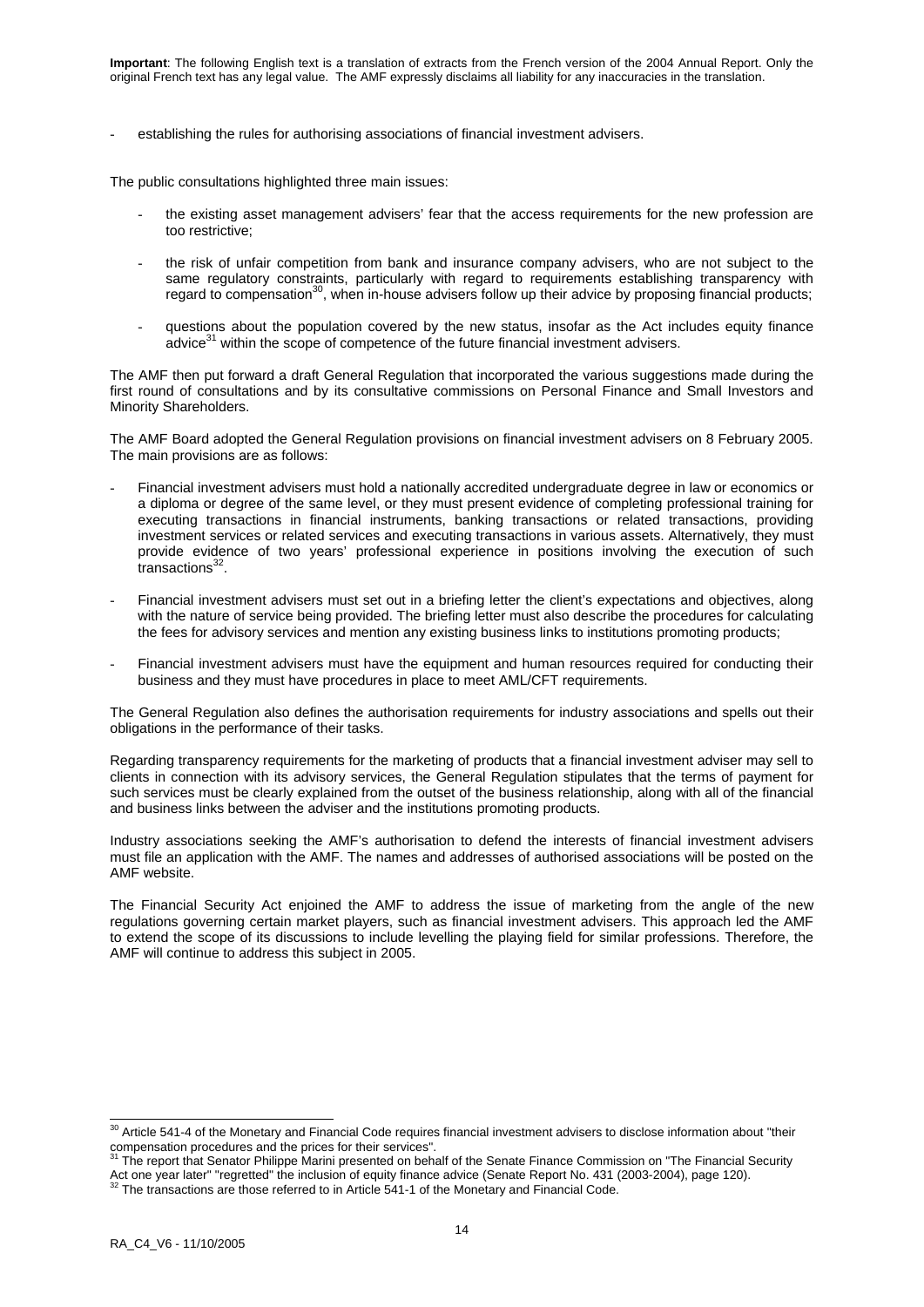# **E – Provisions with regard to investment analysis**

## **1 – Regulations already in force**

The General Regulations of the Conseil des Marchés Financiers (CMF) defined the function of investment analyst, stipulating that persons performing this function and employed by investment services providers under the CMF's supervision needed to obtain a professional licence. The regulations also restricted investment analysts' trading in financial instruments on their own account.

CMF General Decision 2002-01 included provisions on the compensation of analysts, the drafting of analysis, the analysts' independence and managing conflicts of interest, along with provisions governing the publication of analysis.

The CMF' Monthly Review of November 2002 also published answers to questions about the implementation procedures for its Decision 2002-01.

## **2- Provisions of the Monetary and Financial Code and Directive 2003/125/EC**

Article L. 621-7 of the Monetary and Financial Code stipulates that the AMF General Regulation shall set the rules of conduct and other professional obligations that investment services providers must meet at all times, along with the natural persons operating under their authority or on their behalf in the provision of investment services and related services and in the production and dissemination of investment analysis.

Article L. 621-7 further stipulates that, in the case of independent analysts producing and disseminating investment analysis $^{33}$ , the AMF General Regulation shall determine:

1. The activity requirements for the persons referred to in Article L. 544-1 of the Monetary and Financial Code;

2. The rules of conduct for natural persons operating under the authority or on behalf of persons who produce and disseminate investment analysis as their regular business, and adequate provisions to ensure their independence of judgement and to prevent conflicts of interest.

Article L. 544-1 stipulates that "any person who, as their regular business, produces and disseminates research about corporations making public offerings of securities in order to form and disseminate an opinion about the likely future developments for the said corporations and, as the case may be, about the likely trends in the prices of the financial instruments that the said corporations issue shall be deemed to be engaged in investment analysis".

Furthermore, Directive 2003/125/EC implementing the Market Abuse Directive establishes the principle of fair presentation of investment recommendations and the mandatory disclosure of conflicts of interest.

## **3 – Former provisions maintained and new provisions added**

The AMF decided that with regard to the rules on investment analysis and all of the persons concerned it would:

- maintain the provisions from the CMF regulations with the necessary amendments for the transposition of the Directive;
- extend the provisions from the CMF regulations to portfolio management companies and to analysts working independently of investment services providers.

These provisions can be found in Book III "Service Providers" of the AMF General Regulation.

Under Title II, titled "Investment services providers", Chapter 1 is called "Investment services providers providing investment services other than management for the account of third parties". It contains provisions dealing exclusively with this category of investment services providers. It stipulates that service provider employees producing investment analysis are required to obtain a professional investment analyst licence. Paragraph 7 of Sub-section 4 of Section 3 of the Chapter, which is called "Rules of conduct applicable to the production or dissemination of investment research" reaffirms most of the rules from the CMF regulations, along with the transposition of the European Directive.

Chapter 2 of Title II, titled "Investment services providers performing asset management for third parties", contains provisions on "Rules of conduct applicable to portfolio management companies that produce or disseminate investment research", which are taken from the rules for other investment services providers and

 $33$  This covers all investment services providers, including portfolio management companies.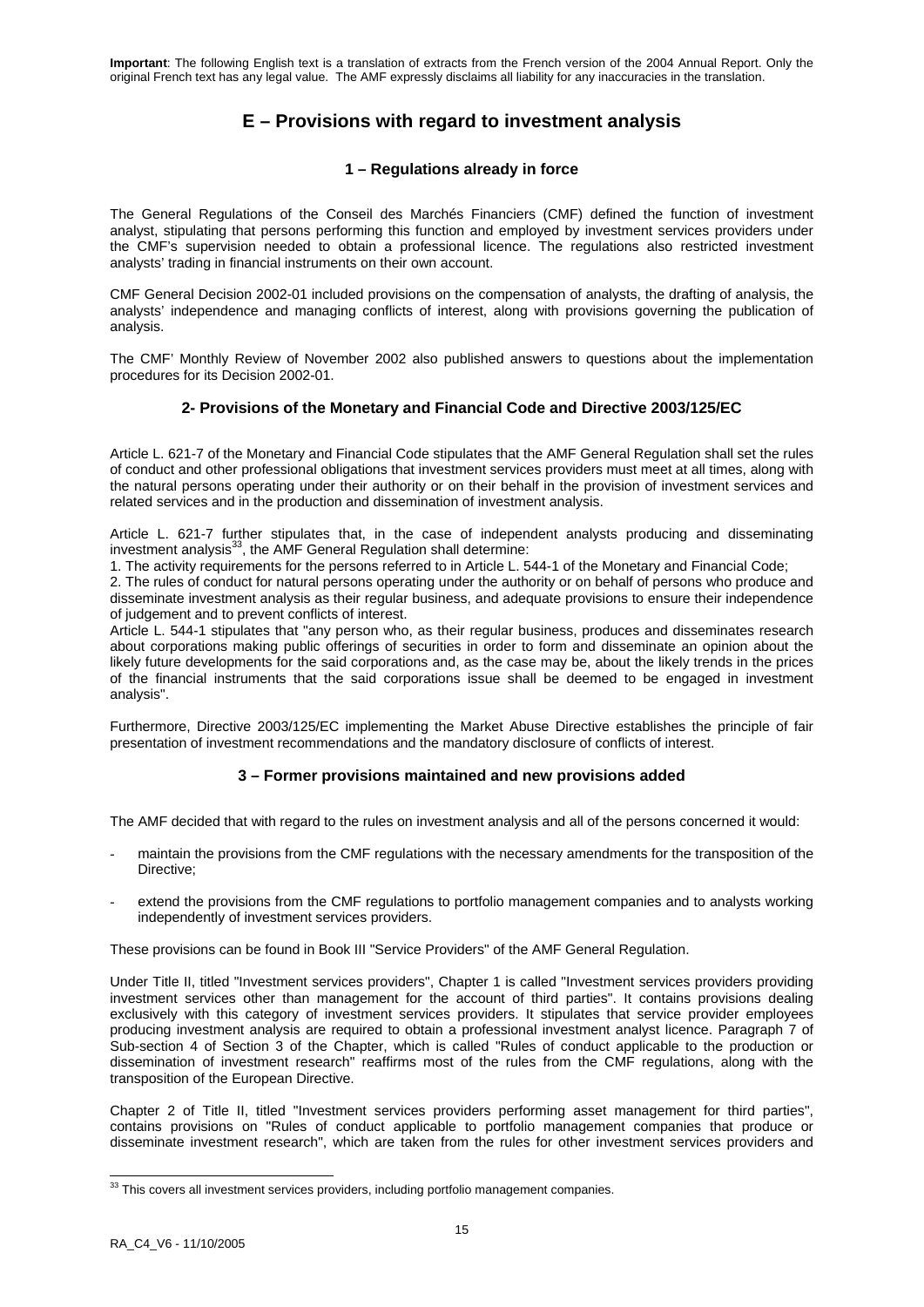adapted to management companies' specific circumstances. However, the provisions on the professional licences do not apply to management companies, since this point needs to be discussed further. The special rules on dissemination of analysis apply to asset management companies only if the employees concerned decide to disseminate their analysis outside of the company.

Title III "Other service providers" in Book III includes Chapter VII on "Investment analysts not associated with an investment services provider". This chapter reaffirms the rules for investment services providers that are not specific to the said investment services providers.

The European Commission Directive 2003/125/EC has been transposed into French regulations dealing with analysis that is likely to be disseminated, but does not cover analysis provided by journalists, who are outside of the AMF's jurisdiction. The transposed provisions are very similar to the provisions contained in the Directive. The AMF General Regulation primarily added the requirement that the compliance officers of investment services providers, working in conjunction with the head of research, must be involved in establishing the procedures for implementing the provisions adopted. This means that, if any difficulties arise in interpreting the provisions, it is up to the compliance officer to deal with them, in keeping with the spirit of the provisions concerned and the specific organisational structure in which the officer works.

The AMF will issue several instructions in 2005 to clarify the implementation of the rules adopted. These instructions should deal with the issues raised previously by the CMF and provide a solution that is compatible with the new national and European regulatory framework.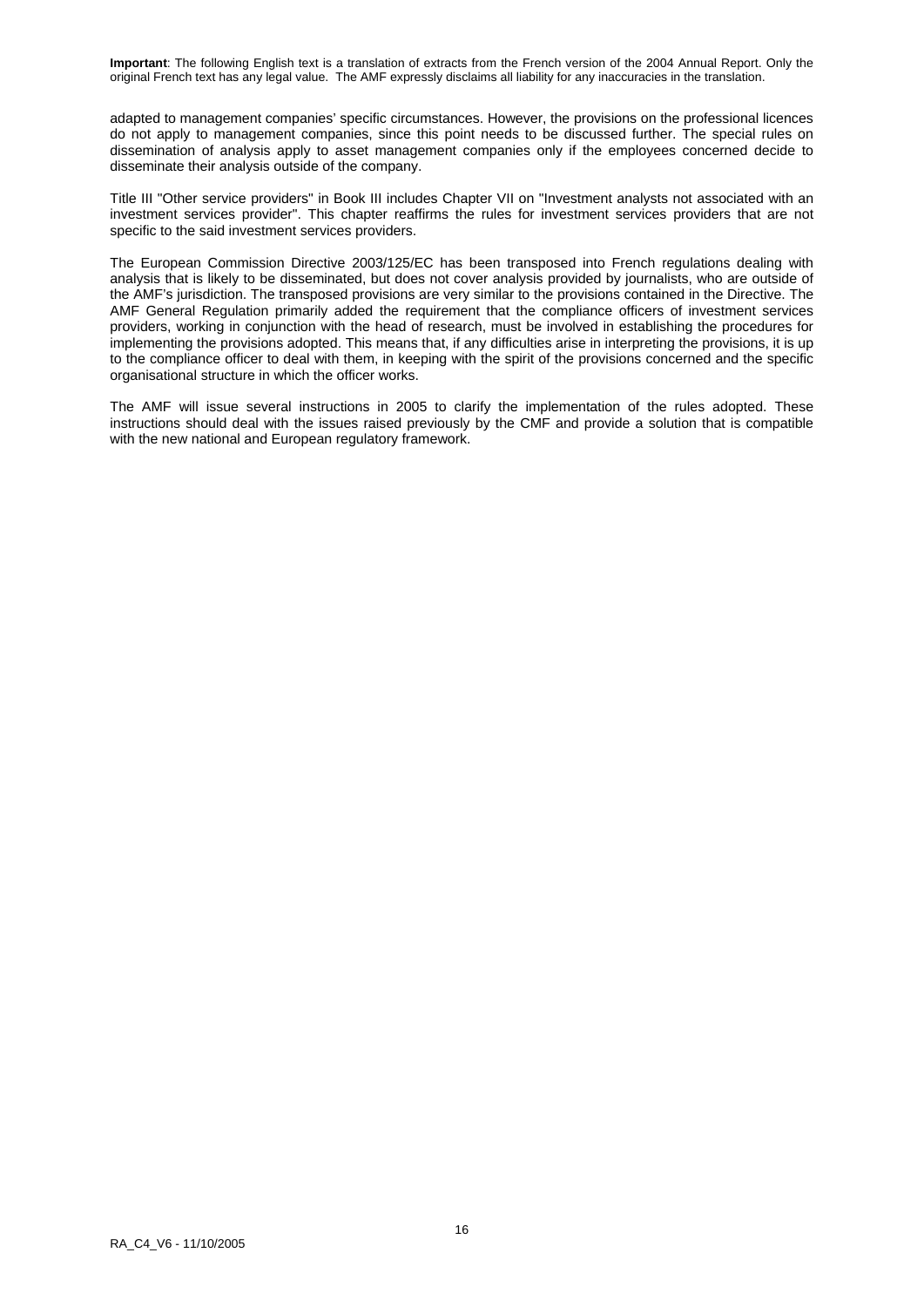# **II – GENERAL-PURPOSE PRODUCTS**

# **A – Authorisations in 2004**

### **1) New funds authorised in 2004, by category**

| Classification                                   | Number of<br>funds<br>authorised<br>in 2004 | % of total | Assets* of<br>funds<br>authorised in<br>2004 at<br>31/12/2004 | % of total | Assets of all<br>funds in this<br>category as a<br>percentage of<br>aggregate fund<br>assets at<br>31/12/2004 |
|--------------------------------------------------|---------------------------------------------|------------|---------------------------------------------------------------|------------|---------------------------------------------------------------------------------------------------------------|
| French equities                                  | 19                                          | 2.7%       | 8.3                                                           | 11.9%      | 4.9%                                                                                                          |
| Equities from other euro-area countries          | 48                                          | 6.8%       | 10.8                                                          | 15.4%      | 4.2%                                                                                                          |
| Equities from other European Union countries     | 22                                          | 3.1%       | 2.8                                                           | 4%         | 2.8%                                                                                                          |
| International equities                           | 50                                          | 7.1%       | 4.3                                                           | 6.1%       | 6.5%                                                                                                          |
| Euro-denominated bonds and other debt securities | 68                                          | 9.7%       | 12.3                                                          | 17.6%      | 11.2%                                                                                                         |
| International bonds and other debt securities    | 23                                          | 3.3%       | 0.7                                                           | 1%         | 7.4%                                                                                                          |
| Euro-area money market                           | 38                                          | 5.4%       | 10.5                                                          | 15%        | 34.8%                                                                                                         |
| International money market                       |                                             | 0.1%       | 0.1                                                           | 0.1%       | 0.1%                                                                                                          |
| Alternative funds of funds                       | 36                                          | 5.1%       | 0.7                                                           | $1\%$      | 1.1%                                                                                                          |
| Structured funds                                 | 158                                         | 22.5%      | 9.8                                                           | 14%        | 5.5%                                                                                                          |
| Diversified                                      | 239                                         | 34%        | 9.7                                                           | 13.9%      | 21.4%                                                                                                         |
| Total                                            | 702                                         | 100%       | 70.0                                                          | 100%       | 100%                                                                                                          |
| Source: AMF                                      | * EUR billions                              |            | ** including feeder funds                                     |            |                                                                                                               |



Source: AMF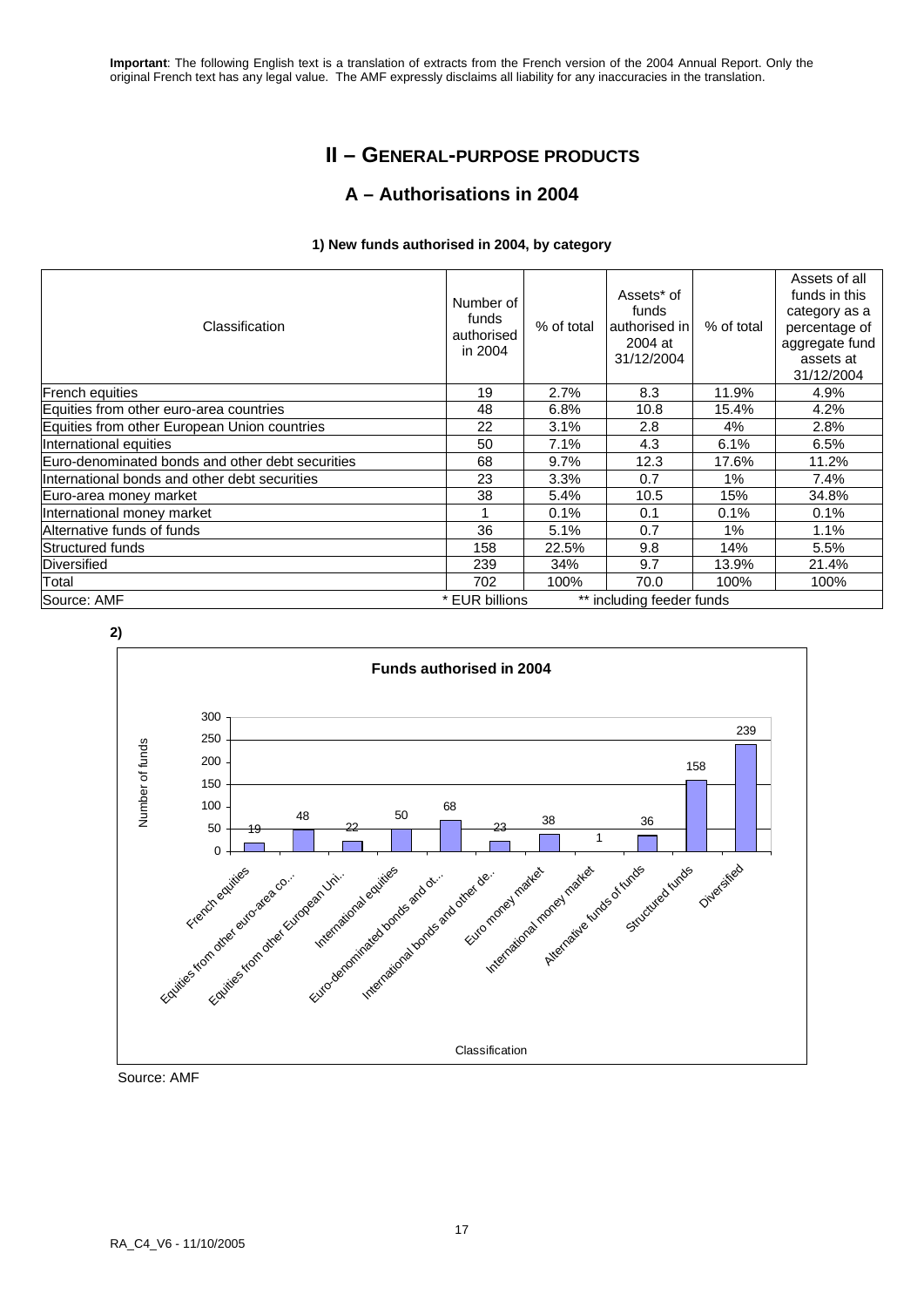### **3) Funds declared via the simplified procedure at 31 December 2004, by category**

| Classification                                   | Number of<br>funds | Assets at<br>31/12/2004 | Assets as a %<br>of total |        |
|--------------------------------------------------|--------------------|-------------------------|---------------------------|--------|
| French equities                                  |                    |                         | 0.0                       | $0\%$  |
| Equities from other euro-area countries          |                    | 16                      | 0.8                       | 0.9%   |
| Equities from other European Union countries     |                    | 5                       | 0.8                       | 1%     |
| International equities                           |                    | 32                      | 1.4                       | 1.6%   |
| Euro-denominated bonds and other debt securities |                    | 83                      | 7.2                       | 8.4%   |
| International bonds and other debt securities    |                    | 24                      | 35.3                      | 41.3%  |
| Euro-area money market                           |                    | 29                      | 11.9                      | 13.9 % |
| International money market                       |                    | 2                       | 0.1                       | 0.1%   |
| Diversified                                      |                    | 388                     | 27.4                      | 32.1 % |
| Guaranteed or protected <sup>34</sup>            |                    | 35                      | 0.6                       | 0.7%   |
| Total                                            |                    | 615                     | 85.5                      | 100 %  |
| Source: AMF                                      |                    | Assets in EUR billions  |                           |        |

### **4) Futures and options funds by assets**

|                                          | Assets          |                 |                    |        |  |  |  |  |
|------------------------------------------|-----------------|-----------------|--------------------|--------|--|--|--|--|
|                                          | More than       | EUR 10m to      | Less than          | Total  |  |  |  |  |
| Assets in EUR millions                   | <b>EUR 100m</b> | <b>EUR 100m</b> | EUR <sub>10m</sub> |        |  |  |  |  |
| Number futures and options funds in 2004 |                 | 14              | 21                 | 36     |  |  |  |  |
| Cumulative assets at 31/12/2004          | 172.4           | 485.7           | 75.3               | 733.40 |  |  |  |  |
| Number futures and options funds in 2003 | 3               |                 | 14                 | 28     |  |  |  |  |
| Cumulative assets at 31/12/2003          | 485.9           | 436.0           | 50.0               | 971.9  |  |  |  |  |
| Source: AMF                              |                 |                 |                    |        |  |  |  |  |

## **5) Authorisations to market foreign funds**

As of 31 December 2004, there were 3,139 UCITS or subfunds authorised in the euro-area countries that had obtained marketing authorisations from the AMF. These included 315 funds with no subfunds and 239 umbrella funds with an average of 12 subfunds each.

There was a sharp reduction in the number of marketing authorisations issued in 2004. The number fell from 402 in 2003 to 254 in 2004. Luxembourg continues to dominate the market, accounting for 70% of the EEA funds that have received marketing authorisations in France, followed by Ireland, which accounts for 24%. The United Kingdom and Belgium account for the remaining 6%.

## **B – Fund assets in 2004**

For the second consecutive year, the assets of general-purpose funds increased owing to the combined effects of rising equity markets and a substantial increase in subscriptions. Not counting feeder funds, the assets of general-purpose funds increased by 11% to EUR 936.5 billion at the end of 2004, as opposed to EUR 843.6 billion at the end of 2003.

If feeder fund assets are included, the total net assets of general-purpose funds increased by 10.7% to EUR 1,006.5 billion at the end of 2004, as opposed to EUR 909.4 billion at 31 December 2003.

The number of general-purpose funds registered in 2004 was stable compared to 2003. At 31 December 2004, there were 7,908 general-purpose funds, including 965 open-end investment companies (SICAVs) and 6,943 unincorporated investment funds (FCPs). Compared to 2003, there were 143 fewer SICAVs and their assets declined by 16.9%. On the other hand, the number of FCPs increased by 145 and FCPs accounted for 88% of the products on offer and 75% of the total assets of general-purpose funds.

<sup>-</sup><sup>34</sup> Changeover in progress.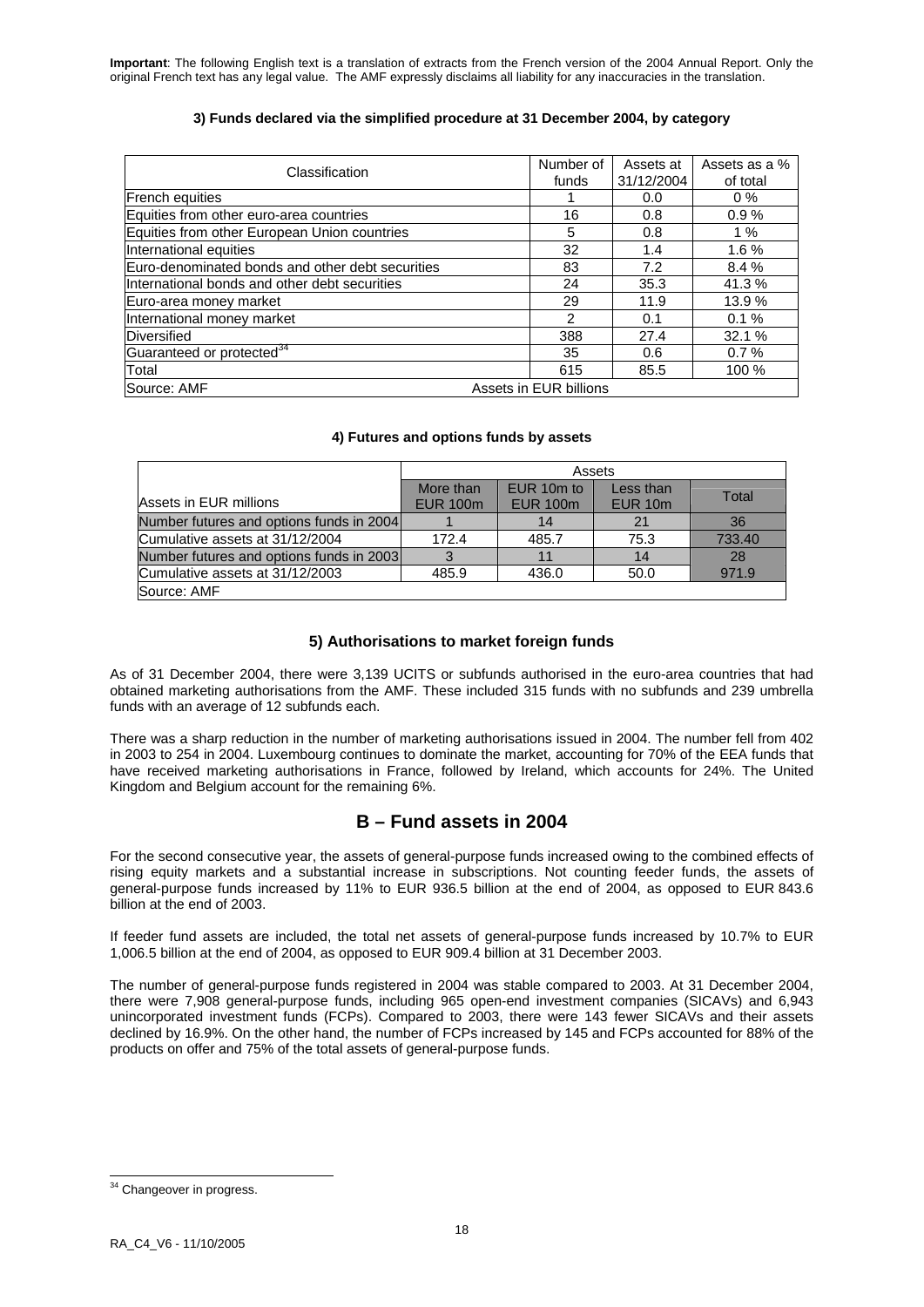| Assets in EUR billions             |        | At 31/12/2003 |                    |        | At 31/12/2004 |                    |                    |  |  |
|------------------------------------|--------|---------------|--------------------|--------|---------------|--------------------|--------------------|--|--|
| Funds (excluding feeder)<br>funds) | Assets | % of total    | Number of<br>funds | Assets | % of total    | Number of<br>funds | % change in assets |  |  |
| Equity funds                       | 148.6  | 17.6%         | 1,763              | 175.4  | 18.7%         | 1,712              | 18%                |  |  |
| <b>Bond funds</b>                  | 158.0  | 18.8%         | 1,178              | 181.7  | 19.4%         | 1,218              | 15%                |  |  |
| Money-market funds                 | 280.6  | 33.2%         | 465                | 304.4  | 32.5%<br>455  |                    | 8.5%               |  |  |
| Alternative<br>funds<br>οf         |        |               |                    |        |               |                    |                    |  |  |
| lfunds                             | --     | $- -$         | --                 | 10.0   | 1.1%          | 126                | $- -$              |  |  |
| Structured funds                   | --     | --            | --                 | 54.7   | 5.8%          | 732                | $- -$              |  |  |
| Diversified funds                  | 198.2  | 23.5%         | 2,960              | 209.7  | 22.4%         | 2,942              | 5.8%               |  |  |
| Guaranteed funds                   | 58.2   | 6.9%          | 898                | 0.6    | 0.1%          | 36                 | $-99%$             |  |  |
| Total                              | 843.6  | 100.0%        | 7,264              | 936.5  | 100.0%        | 7,221              | 11%                |  |  |
| Source: AMF                        |        |               |                    |        |               |                    |                    |  |  |

### **Funds by category (excluding feeder funds)**

## **Funds by category and by assets since 2002**

| Assets in EUR billions         | At 31/12/2002 |            |        | At 31/12/2003 | At 31/12/2004 |            |  |
|--------------------------------|---------------|------------|--------|---------------|---------------|------------|--|
| Funds (excluding feeder funds) | Assets        | % of total | Assets | % of total    | Assets        | % of total |  |
| French equities                | 42.3          | 5.6%       | 44.8   | 5.3%          | 48.2          | 5.1%       |  |
| Equities from other European   |               |            |        |               |               |            |  |
| Union countries                | 4.4           | 0.6%       | 30.6   | 3.6%          | 27.6          | 2.9%       |  |
| Equities from other euro-area  |               |            |        |               |               |            |  |
| countries                      | 26.0          | 3.5%       | 56.1   | 6.7%          | 38.8          | 4.1%       |  |
| International equities         | 49.1          | 6.6%       | 17.1   | 2.0%          | 60.8          | 6.5%       |  |
| Euro-denominated bonds and     |               |            |        |               |               |            |  |
| other debt securities          | 86.4          | 11.5%      | 93.2   | 11.1%         | 108.4         | 11.6%      |  |
| International bonds and other  |               |            |        |               |               |            |  |
| ldebt securities               | 56.0          | 7.5%       | 64.8   | 7.7%          | 73.3          | 7.8%       |  |
| Euro-area money market         | 263.5         | 35.2%      | 279.4  | 33.1%         | 303.3         | 32.4%      |  |
| International money market     | 1.2           | 0.2%       | 1.2    | 0.1%          | 1.0           | 0.1%       |  |
| Alternative funds of funds     | ٠             | $0.0\%$    | ۰      | 0.0%          | 10.0          | 1.1%       |  |
| Structured funds               |               | $0.0\%$    |        | $0.0\%$       | 54.7          | 5.8%       |  |
| <b>Diversified</b>             | 174.8         | 23.3%      | 198.2  | 23.5%         | 209.7         | 22.4%      |  |
| Guaranteed or protected        | 45.9          | 6.1%       | 58.2   | 6.9%          | 0.6           | 0.1%       |  |
| Total                          | 749.6         | 100.0%     | 843.6  | 100.0%        | 936.5         | 100.0%     |  |
| Source: AMF                    |               |            |        |               |               |            |  |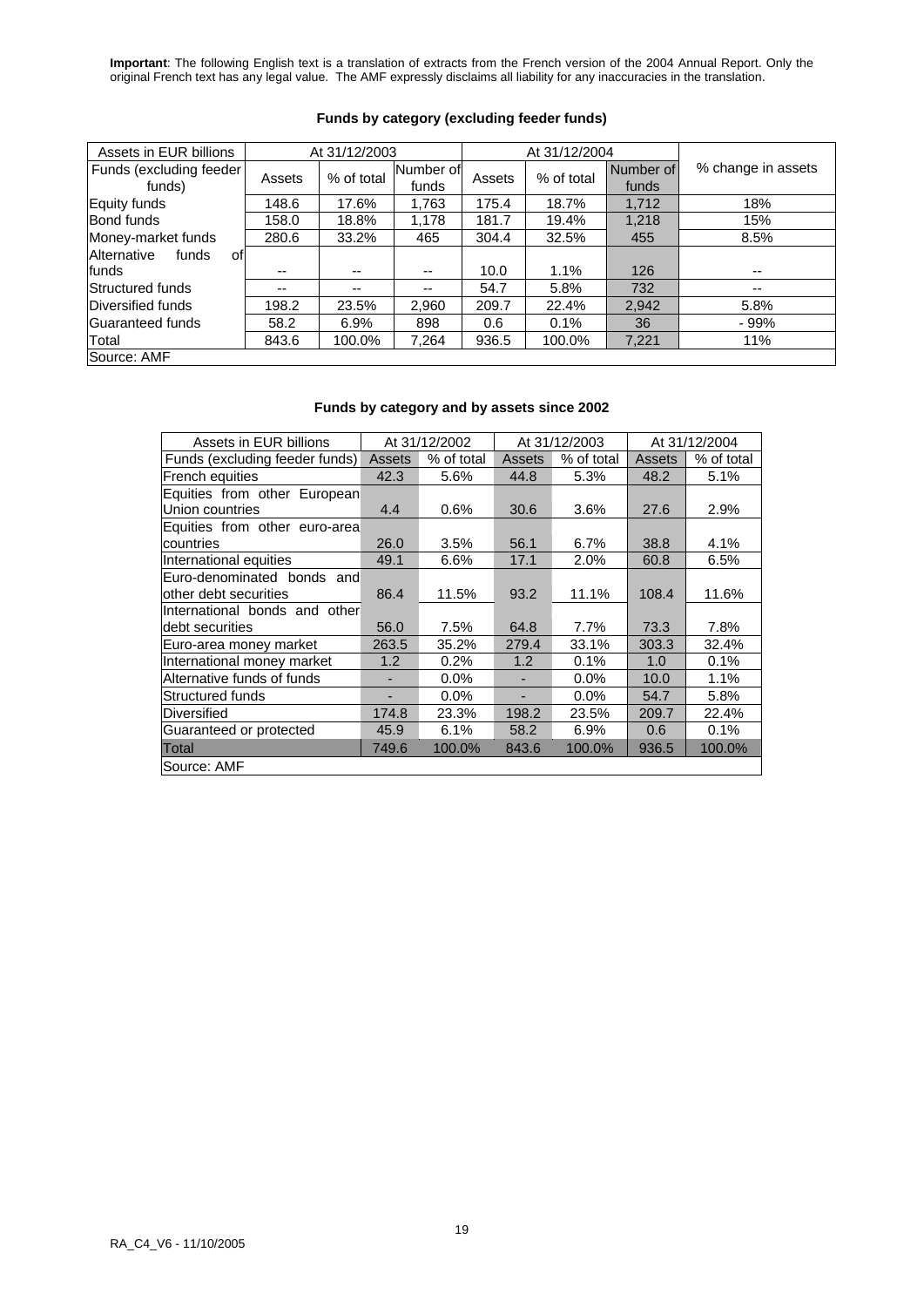

#### **Funds by category and by assets (including feeder funds)**

|                                                  |      | More than |      |       |      |                                                         |       |      |       |                      |       | Less than |                             |               |
|--------------------------------------------------|------|-----------|------|-------|------|---------------------------------------------------------|-------|------|-------|----------------------|-------|-----------|-----------------------------|---------------|
|                                                  |      | EUR 1bn   |      |       |      | EUR 0.5-1bn   EUR 0.1-0.5bn   EUR 50-100m               |       |      |       | EUR 10-50m           |       | EUR 10m   |                             | Total         |
| Fund classification                              |      |           |      |       |      | Number Assets Number Assets Number Assets Number Assets |       |      |       | <b>Number Assets</b> |       |           | Number Assets Number Assets |               |
| <b>French equities</b>                           | 8    | 14.6      | 15   | 11.2  | 69   | 15.6                                                    | 52    | 3.9  | 132   | 3.4                  | 93    | 0.5       | 369                         | 49.2          |
| Equities from other euro-area countries          |      | 11.1      | 15   | 10.9  | 64   | 12.8                                                    | 53    | 3.6  | 132   | 3.3                  | 95    | 0.3       | 363                         | 42.0          |
| Equities from other European Union countries     | 3    | 6.2       | 11   | 7.2   | 50   | 9.2                                                     | 36    | 2.5  | 119   | 2.7                  | 71    | 0.4       | 290                         | 28.2          |
| International equities                           | 2    | 4.3       | 16   | 10.6  | 146  | 29.9                                                    | 151   | 10.6 | 314   | 8.4                  | 240   | 1.2       | 869                         | 65.0          |
| Euro-denominated bonds and other debt securities | 17   | 29.7      | 21   | 12.9  | 231  | 49.5                                                    | 160   | 10.9 | 360   | 8.7                  | 211   | 0.7       | 1,000                       | 112.4         |
| International bonds and other debt securities    |      | 46.7      |      | 4.6   | 76   | 15.5                                                    | 68    | 4.8  | 124   | 3.2                  | 41    | 0.1       | 323                         | 74.9          |
| Euro-area money market                           | 92   | 250.7     | 63   | 47.3  | 187  | 43.7                                                    | 75    | 5.1  | 137   | 3.6                  | 79    | 0.3       | 633                         | 350.7         |
| International money market                       |      | 0.0       |      | 0.0   | 4    | 0.7                                                     | 6     | 0.3  | 4     | 0.1                  | 3     | 0.0       | 17                          | 1.1           |
| Alternative funds of funds                       |      | 1.0       |      | 1.1   | 26   | 4.9                                                     | 31    | 2.2  | 63    | 1.6                  | 34    | 0.1       | 157                         | 10.9          |
| Structured funds                                 |      | 0.0       | 6    | 3.6   | 151  | 31.5                                                    | 143   | 10.6 | 348   | 9.4                  | 102   | 0.6       | 750                         | 55.7          |
| Diversified                                      | 26   | 44.6      | 47   | 31.2  | 421  | 86.0                                                    | 321   | 22.3 | 1.146 | 27.1                 | 1.140 | 4.6       | 3.101                       | 215.8         |
| Guaranteed or protected                          | 0    | 0.0       |      | 0.0   |      | 0.1                                                     | 2     | 0.1  | 23    | 0.4                  | 10    | 0.0       | 36                          | 0.6           |
| <b>TOTAL</b>                                     | 160  | 408.9     | 203  | 140.6 | .426 | 299.4                                                   | .098  | 76.9 | 2,902 | 71.9                 | 2,119 | 8.8       | 7.908                       | 1.006.5       |
| % of total                                       | 2.0% | 40.6%     | 2.6% | 14%   | 18%  | 29.8%                                                   | 13.9% | 7.6% | 36.7% | 7.1%                 | 26.8% | 0.9%      |                             | 100.0% 100.0% |

Source: AMF

# **C – Main developments in products**

### **1 - Structured funds**

Structured funds are products where the management objective is to produce a predefined performance automatically at the end of the set holding period. The performance depends on market parameters such as index values or a basket of stocks.

This category has seen the strongest growth in the last three years, with EUR 54.7 billion in assets and 750 active funds.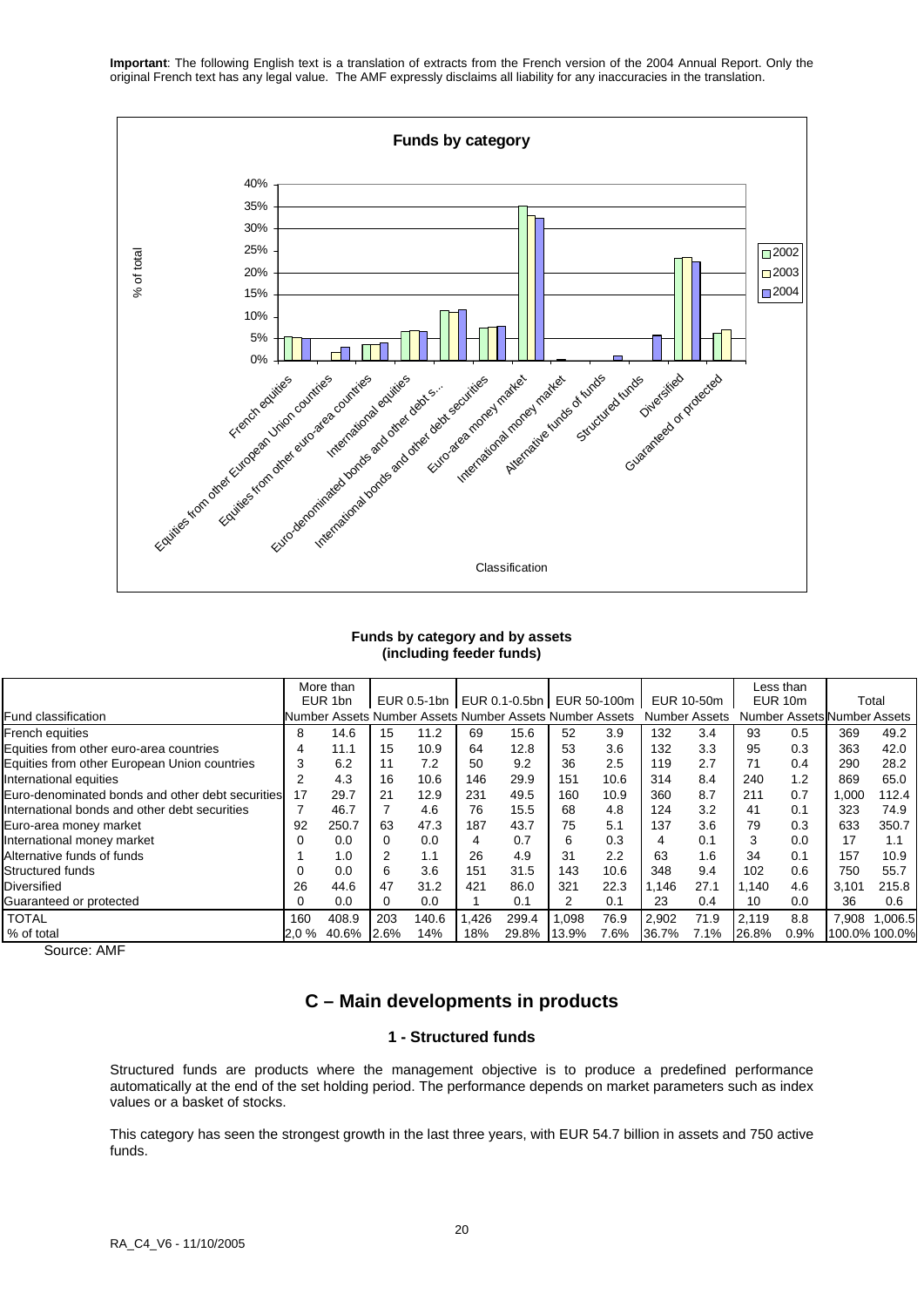The return on investment is based on a relatively complex mathematical formula. The investors' choices should not be determined by the quality of management over the life of the fund but by their expectations with regard to the market parameters incorporated into the fund structure.

Over the year, the AMF paid particular attention to the marketing documents produced by this type of fund, taking special care to ensure that the information provided to potential investors was as clear as possible.

The AMF required all offering circulars for such products to include the following printed warning: "this fund is designed for investments covering the whole holding period, meaning for redemptions at the given maturity date(s)". Redemptions at other dates will be made at prices that depend on market parameters on the date in question [less a redemption fee of XX%]. Therefore, subscribers will incur a non-measurable capital risk if they need to redeem their investments before or after the given date(s)."

## **2 – Funds investing in other funds**

Since 1998, funds organised under French law have been allowed to invest all of their assets in other French funds or foreign UCITS covered by the mutual recognition procedure established by Directive 85/611/EEC.

With the growth of multi-management funds, the number of funds investing more than 50% of their assets in other funds has increased significantly since their inception. They now account for 20.8% of the total number of funds, with 1,500 products and 9.4% of the total assets of general-purpose funds.



Source: AMF

### **3 – Master funds and feeder funds**

The use of feeder funds provides management companies with economies of scale and enables them to market several feeder funds to different clienteles. These funds are legally independent from each other, but they are fully invested at all times in the same master fund.

As of 31 December 2004, there were 577 master funds with total assets of EUR 209.4 billion<sup>35</sup>, which represents 20.8% of the total assets of general-purpose funds, as opposed to 18.3% in 2003, when there were 501 master funds with total assets of EUR 166.2 billion. The figures testify to the strong growth in the number of master funds and their assets in recent years. The number of funds increased by 15.2% and assets by 26% over the year, marking the fourth consecutive year of rapid expansion.

<sup>-</sup> $35$  Master funds are not used exclusively for feeder funds.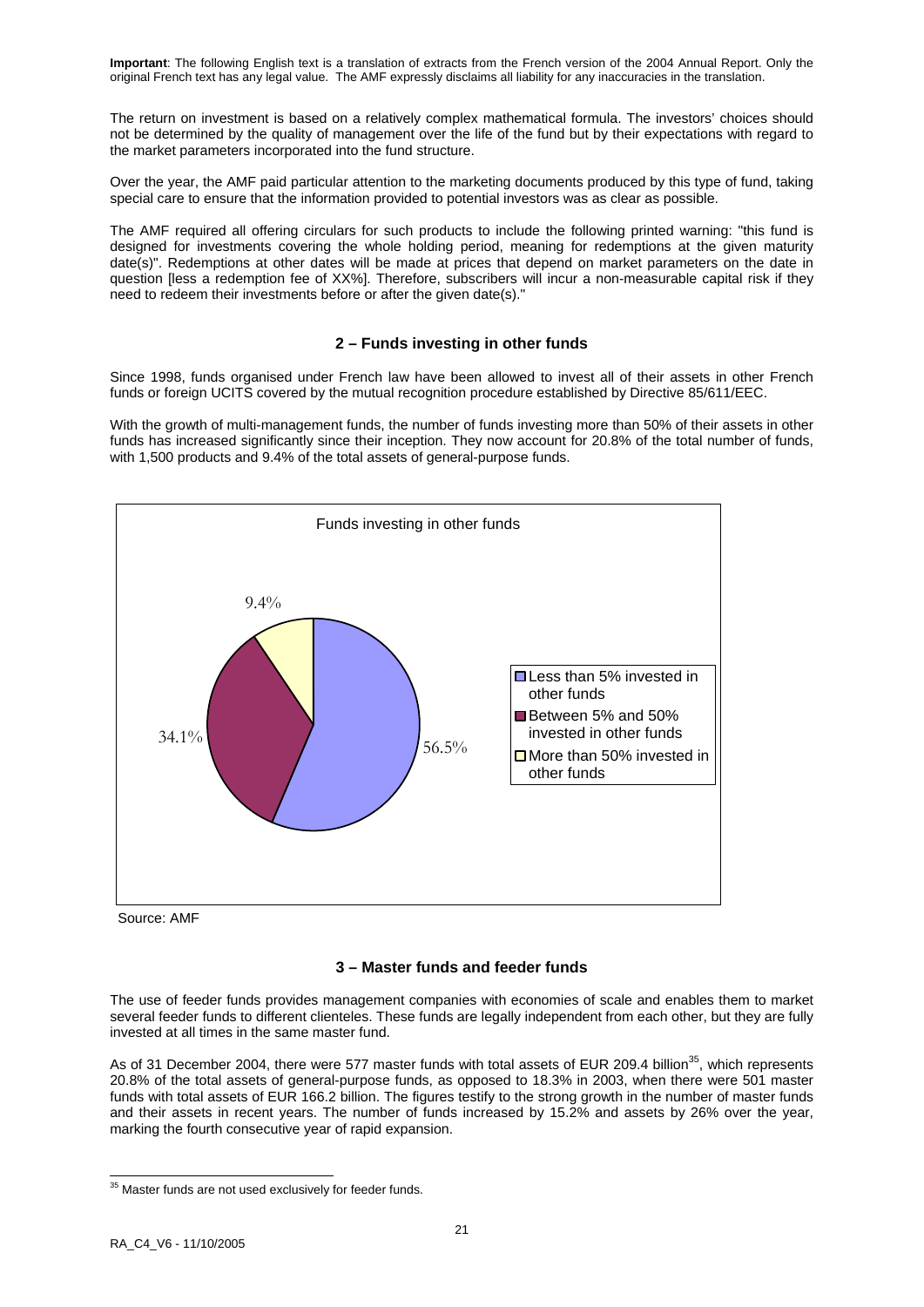At the same time, there were 696 feeder funds with total assets of EUR 71.6 billion, as opposed to 642 feeder funds with total assets of EUR 65.8 billion at 31 December 2003. The number of feeder funds increased by 8.4% and their assets grew by 8.8% over the year, echoing the growth of master funds. Feeder funds now account for 7.1% of the total assets of general-purpose funds, which is virtually the same share as in 2003. Since all of the feeder fund assets are included the master fund assets, the latter are the only assets counted in aggregate assets of general-purpose funds in order to avoid double counting.

In 2004, the ratio of feeder funds to master funds was 1.2. Feeder funds enable managers to profit from scale effects produced by master funds, which explains the growth of this type of fund, particularly for money-market asset management. Since 1 April 2004, different categories of shares can be created within the same fund. This means fund managers are bound to use this type of structure instead of using feeder funds in the future.

### **4 – Alternative funds of funds**

Alternative funds of funds have more than 10% of their assets invested in other French or foreign funds that implement "alternative" management strategies, meaning strategies that do not track market indices. Even though such funds have been available in France for many years, they have only been defined as a separate category since the publication of the COB Instruction of November 2003 on the full fund prospectus and after long discussions with the industry to clarify the situation.

This new category of fund, which accounted for only about EUR 1.6 billion in assets in 42 funds back at the start of 2000, has expanded rapidly. At 31 December 2004, there were 157 such funds with assets of EUR 10.9 billion.

These funds are not always as liquid as other types of funds and they are subject to special regulations. Management companies must have their programme of operations approved by the AMF before they can manage and market such funds. The programme must explain the management procedures for selecting and monitoring alternative funds and the risk management tools. A special warning is printed in the prospectuses of these funds to alert potential investors to the restricted liquidity of such funds and the fact that they are primarily designed for investors who do not require instant liquidity.

### **5 – Index funds**

Index funds are products where the management objective is to match changes in a market index. Index funds include exchange-traded funds, which track a given index but can still be bought and sold throughout the trading session, just like conventional securities. The price of funds tracking European indices cannot deviate by more than 1.5% from their net asset value.

Part II of Article 16 of Decree 89-623 defines the characteristics of indices that are eligible for this type of fund. The indices must comply with three principles<sup>36</sup>: the composition of the index must be adequately diversified, the index must be representative of the market it tracks, and the procedures for establishing and disseminating the index must be satisfactory.

There were 199 active index funds at 31 December 2004, accounting for EUR 23.2 billion in assets, as opposed to 190 funds in 2003, with total assets of EUR 17.2 billion.

## **6 – Umbrella funds**

Each fund may include one or more subfunds. Separate categories of shares or units are issued to represent the fund assets attributed to the subfunds in question. Umbrella funds make it possible to juxtapose several portfolios within a single open-end investment company (SICAV) or unincorporated investment fund (FCP) with a single name and investors may be allowed to switch from one subfund to another. This structure means that a fund may have more than one management strategy and can offer a variety of investments while benefiting from economies of scale.

The Financial Security Act fostered the development of such products by stipulating that the subfunds within an umbrella fund are financially independent of each other. This led to rapid growth of this type of fund in 2004.

As of 31 December 2004, there were 73 umbrella funds with total assets of EUR 8.2 billion held in 241 subfunds. This works out to an average of 3 subfunds per fund, as opposed to 30 umbrella funds and 130 subfunds with assets of EUR 6.6 billion at 31 December 2003.

 $36$  For further information see the AMF monthly review, issue 6 (September 2004).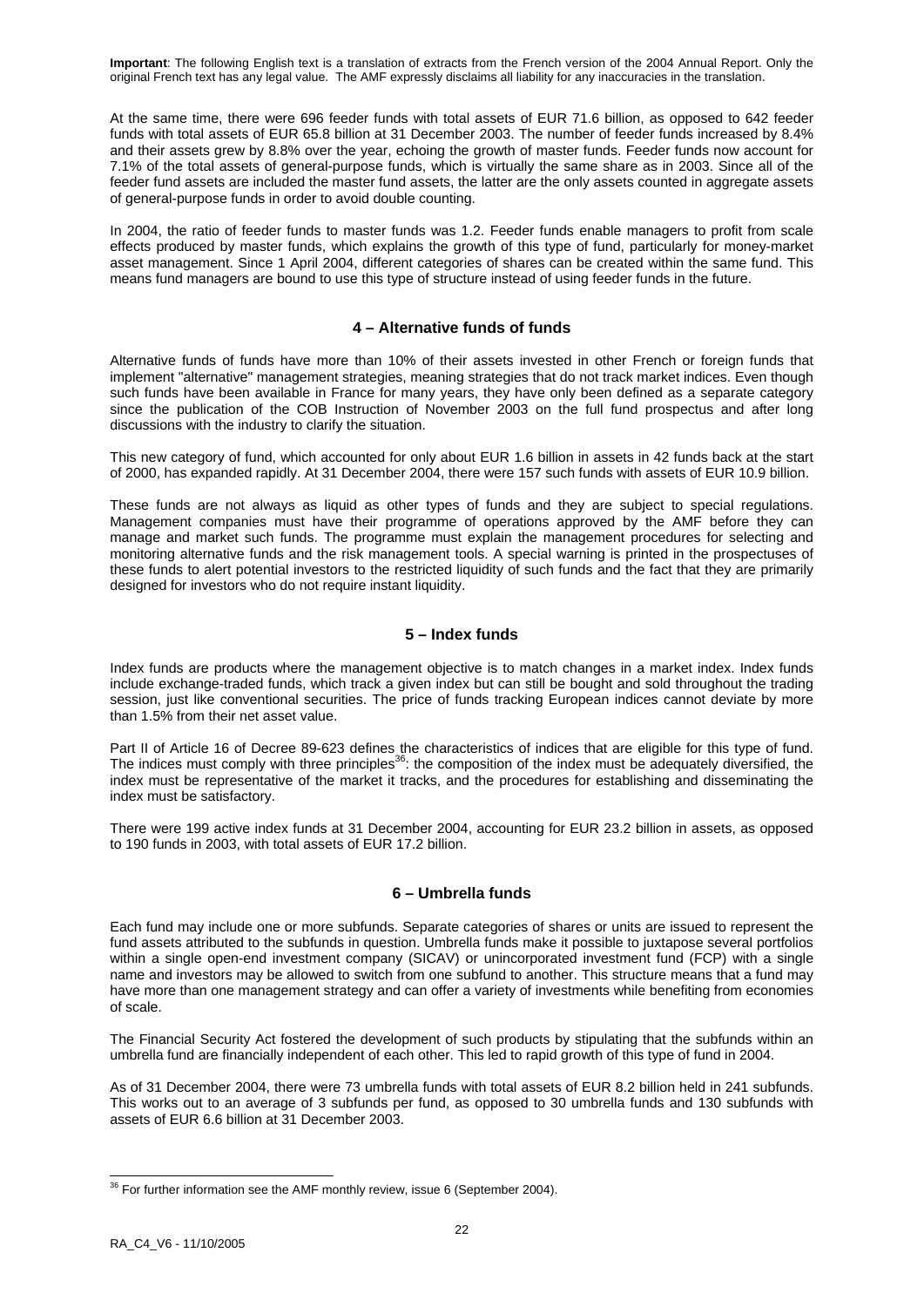Umbrella funds tend to invest in international equities and European equities<sup>37</sup>, which respectively account for 51.2% and 25.6% of their total assets.

The figures show that diversified subfunds account for 42.7% of total subfunds and international equity subfunds account for 20.3% of the total.

<sup>-</sup> $37$  Including euro-area equities and European Union equities subfunds.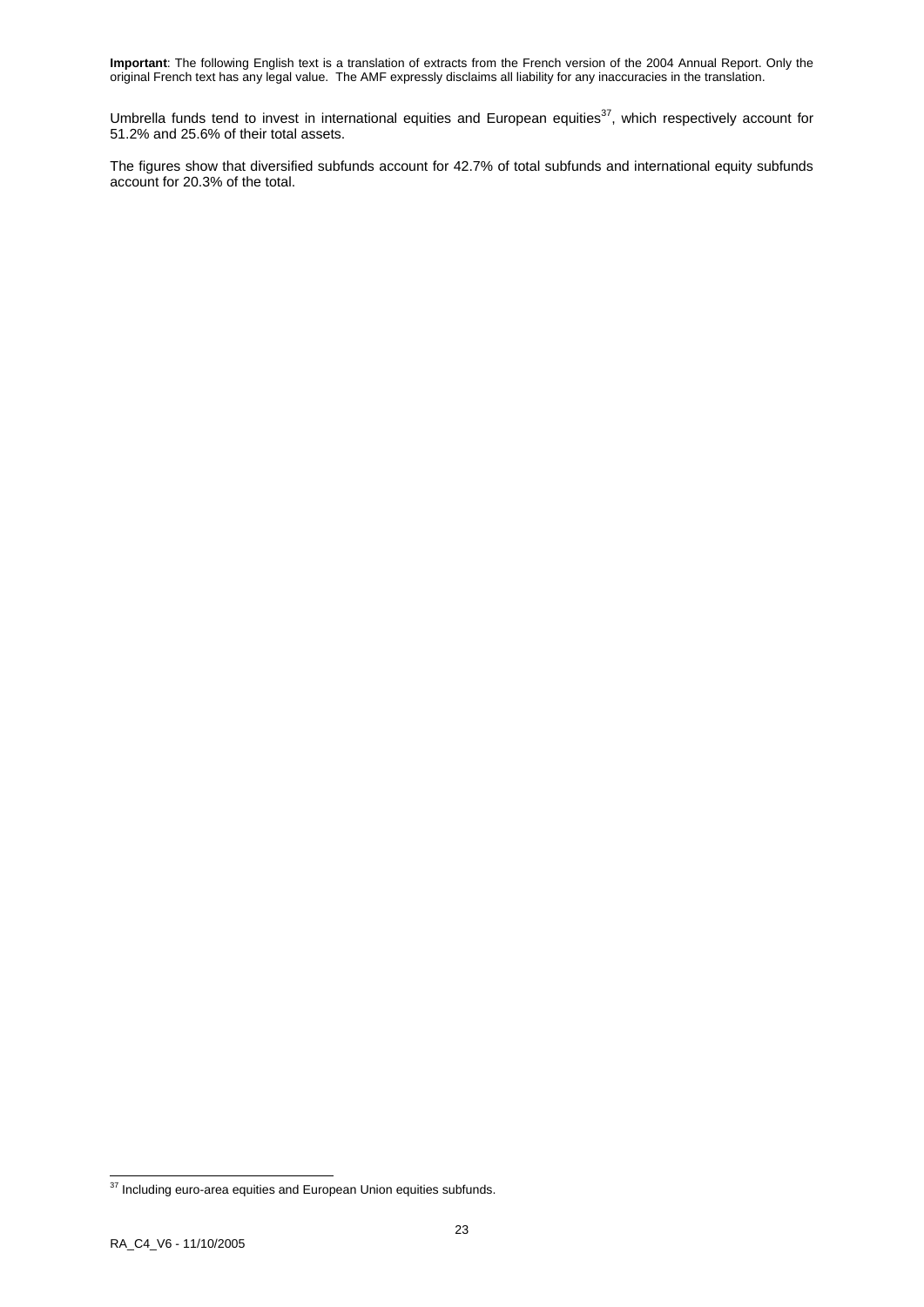# **III – MARKET INFRASTRUCTURES**

The concentration of market activity and infrastructure continued in Europe with major projects, harmonisation, changes and adaptations in 2004.

The task of evaluating these changes was carried out by the French authorities in close consultation with the Belgian, Dutch, Portuguese and UK regulators that supervise the groups concerned.

Developments in clearing infrastructure included the completion of the merger between the French and UK clearing houses on 2 January 2004.

This merger, which the CMF approved on 23 July and 23 December 2003, has led to the following practical changes:

- The French and UK clearing houses are now called LCH.Clearnet SA and LCH.Clearnet Ltd.
- The two clearing houses now belong to the joint holding company incorporated under UK law, which is called LCH.Clearnet Group Ltd. Yet, because the company is classified in France as a financial holding company, as defined by the European banking directives, it is subject to the consolidated prudential supervision of the French banking commission, even though it is a UK company.
- A management team will be set up for the whole group and, in the near future, the holding company will develop risk monitoring of the clearing members belonging to both clearing houses, in addition to the monitoring that LCH.Clearnet SA and LCH.Clearnet Ltd perform independently as they continue to conduct their own clearing house activities completely independently.

The restructuring of the Euroclear Group, which was approved by the AMF on 20 July 2004 and completed on 1 January 2005, was one of the main developments with regard to securities settlement infrastructure.

The takeover bids for the London Stock Exchange announced in December were newsworthy but had no impact on activity in 2004.

# **A – Euronext activity and regulation**

## **1 – Regulation of value-weighted average price orders (VWAP)**

On 16 November 2004, the AMF granted the application for approval from Euronext for changes to its harmonised rules (Book I).

Some of the changes involve minor adjustments of general provisions required by the technical migration in November 2004 of the Amsterdam derivatives market to the LIFFE CONNECT trading system used by all of the other derivatives markets in the Euronext Group.

The other changes completed the trading rules for the Dutch, Belgian, Portuguese and French Euronext marketplaces. These rules are in Chapter 4 of the harmonised provisions (Book I) and they introduce a new type of weighted average price order called VWAP. As is the case with cross trades and block trades, this type of regulated market trade is not handled through the central order book. Institutional investors, especially management companies seeking to protect themselves from price swings on volatile markets, are keen to use VWAP orders. The AMF examined this new type of order in close consultation with the Dutch, Belgian and Portuguese authorities under the terms of the cooperation agreement signed in 2001.

At the same time as the VWAP order was introduced for trades on regulated markets, the AMF General Regulation was amended to allow these orders to be placed on the over-the-counter market, as an exception to the principle of order centralisation on regulated markets. In keeping with this principle, authorisation to execute VWAP orders off regulated markets is subject to a minimum trade amount and conditions regarding the reference price used. The trade must be for EUR 500,000 or more and the weighted average price for the reference period must be within 1% of the weighted average price observed for the security in question on the regulated market during the reference period.

## **2 – Changes to listing arrangements**

On 14 June 2004, Euronext Paris presented the outline of its project for reforming its listing arrangements. The changes are being introduced to make the new list more understandable and create a more favourable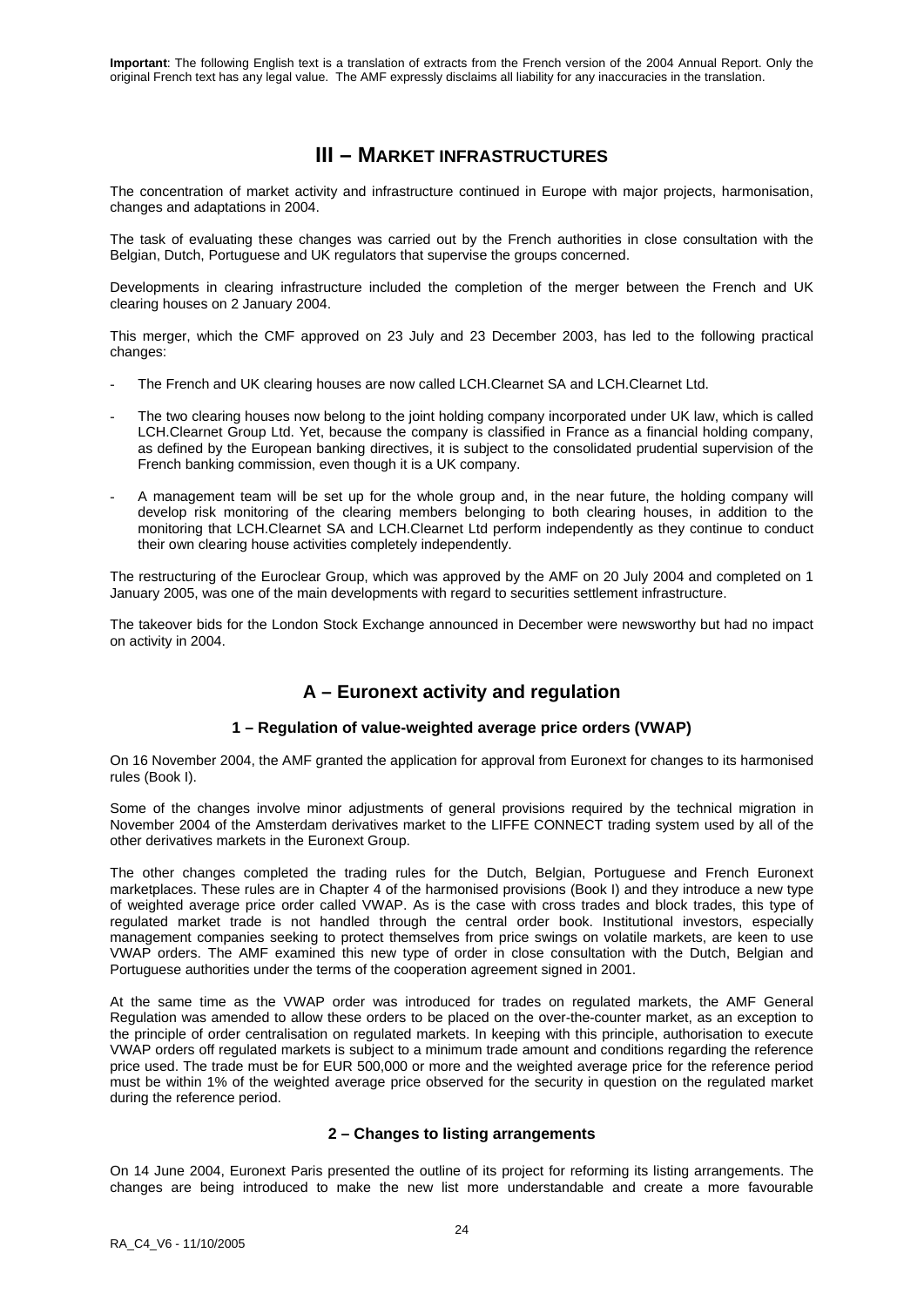environment for the growth of mid-caps. The two main measures being taken are the creation of a single regulated market on 21 February 2005 and the launch of a new, exchange-regulated market called Alternext.

After discussions that started in the summer of 2003 with a group of industry representatives based on the observation that mid-caps (companies with a market capitalisation of less than EUR 1 billion) account for the dominant share of listed companies and that regulatory changes stemming from the implementation of the European Commission's Financial Services Action Plan provided an opportunity for unifying the list, Euronext Paris decided to introduce a single list called "Eurolist by Euronext" on 21 February 2005. Eurolist brings together on a single market all the companies that used to be listed on the Premier Marché, Second Marché and Nouveau Marché lists. This market imposes the same listing and disclosure requirements for all companies.

A number of measures were taken to make the list more understandable and foster its growth.

- A classification was established that divides companies into three groups, according to their market capitalisation: large-caps (more than EUR 1 billion) mid-caps (between EUR 1 billion and EUR 150 million) and small-caps (less than EUR 150 million).
- The range of indices will be changed, with new indices for mid-caps, changes to the technology stock indices and the creation of a broad index.
- Brokers can be accredited as small-cap and mid-cap experts if they track and analyse some sixty stocks and publish annual analysis with half yearly updates, news of important events, and so on.

These changes also led to the establishment of Alternext. The purpose of this new, exchange-regulated market is to provide new financing opportunities for European companies. To this end, the Alternext listing requirements will be simpler than those for regulated markets. However, the market rules include disclosure requirements for issuers wishing to list their securities on this market. The AMF, in consultation with Euronext Paris, decided to extend the provisions of Book VI of the AMF General Regulation, which ban price manipulation and the use of inside information, to the new market.

Furthermore, Euronext Paris has no plans to change the rules for the Marché Libre, which will be neither an organised nor a regulated market.

# **B – LCH.Clearnet SA activity and regulation**

In 2004, the AMF granted its approval for the following changes:

a) 2 March, replacement of the ISB<sup>38</sup> technical platform with Settlement Connect and the introduction in Paris of "Payment Agents" and "Settlement Agents", and the ensuing changes to Title IV of the clearing rules (this Title covers the provisions applying to the clearing of French securities).

The changes to the rules primarily concerned updates and the introduction of a supplementary margin call for "denetting" to cover the additional risk incurred by spreading securities settlement over several "settlement addresses" and the resulting "decoupling" of settlement from the net "open positions", which are used as a basis for calculating the margin calls made to clearing house members.

b) 16 March, migration of Portuguese derivatives to Clearing 21  $\mathbb{O}^{39}$ , and the changes made to Titles I and VI of the clearing rules.

This migration led to the deletion of nearly all of the articles in Title VI, which contained the provisions on clearing Portuguese derivatives. Clearing of these securities is now governed by the provisions of Title I, which apply to all Euronext securities in Paris, Amsterdam, Brussels and Lisbon.

c) 1 April, amendment to Article 1.7.2.3 of Title I of the LCH.Clearnet SA operating rules as a result of the nonrenewal of the insurance policy taken out through Chubb France.

On the same day, the AMF approved the deployment of the Settlement Connect technical platform in Belgium and the ensuing amendments to Titles III and IV of the clearing rules.

d) 16 April, the deployment of Settlement Connect in the Netherlands, where it replaced the CNS system that had been used to integrate cleared trades into the Euroclear Nederland<sup>40</sup> securities settlement system, and the ensuing amendments to Title II of its rules, which contains the provisions applying to Dutch Clearing Units.

<sup>-</sup><sup>38</sup> ISB (formerly called Inter Sociétés de Bourses) is the current technical platform linking LCH.Clearnet SA to its clearing members and Euroclear France. The clearing house uses this platform to integrate trades cleared through the Euroclear France and Euroclear Bank securities settlement systems.<br><sup>39</sup> This is the technical platform currently used by LCH.Clearnet SA for clearing French, Dutch, Belgian and Portuguese

securities and derivatives.<br><sup>40</sup> Dutch central securities depository, fully owned by Euroclear Bank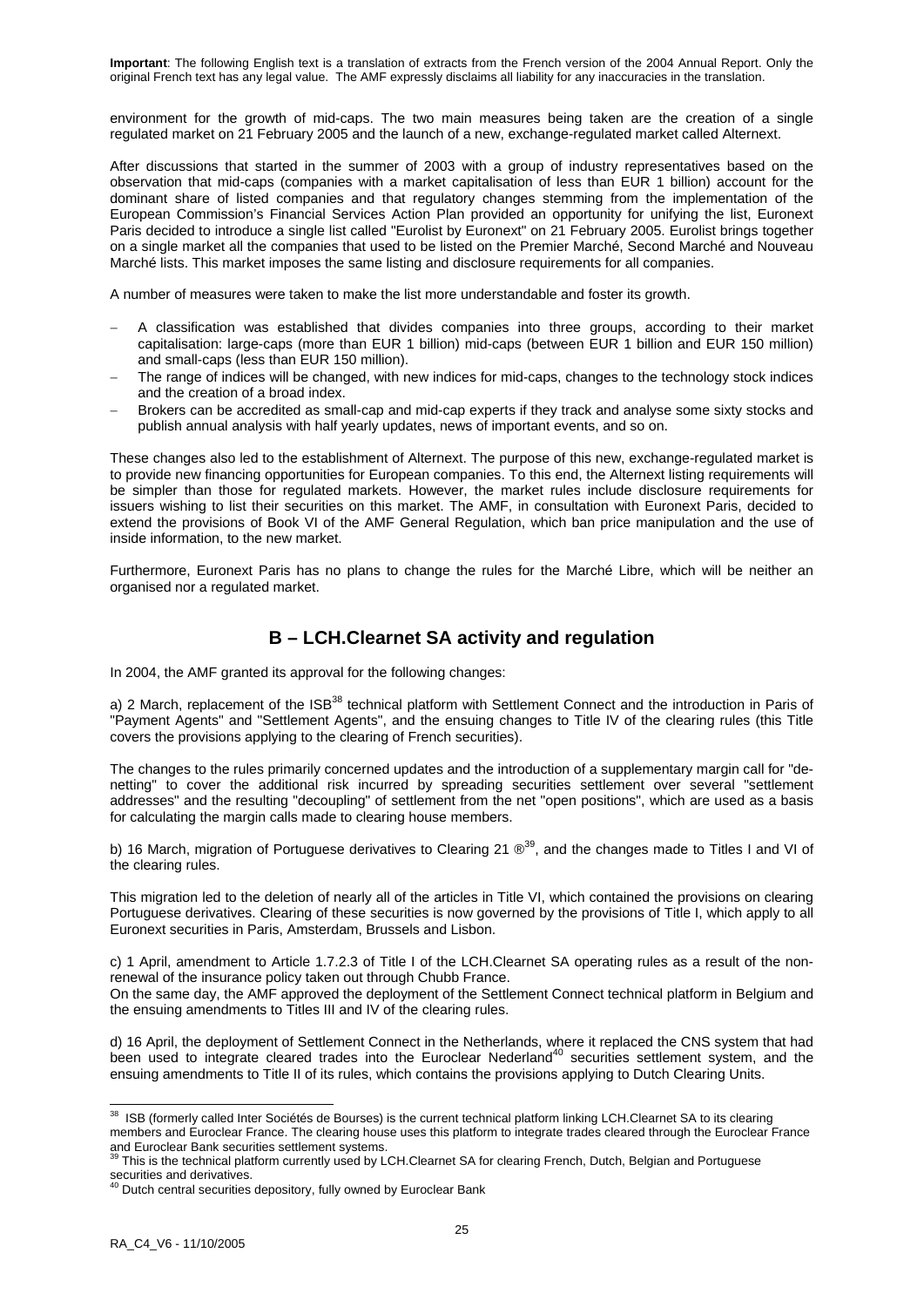e) 17 May, extension of LCH.Clearnet SA's activities to clearing Dutch securities traded on the London Stock Exchange and the ensuing amendments to Titles I and II of its operating rules, which contain the provisions applying to all clearing house members and Dutch securities, respectively.

f) 8 June, an application from the new director of the clearing house's internal audit and control department for a professional licence in his capacity as the head of audit for clearing house members and the compliance officer for the clearing house and its employees.

g) At the same meeting, the memorandum of understanding on coordinating the supervision of LCH.Clearnet Group for signature by all of the relevant French, Dutch, Belgian and British authorities.

h) 19 October, amendments to Titles I, III, IV and V of the clearing rules. In addition to some explanations and clarifications, these amendments included the introduction, in Article 5.3.0.1., of a paragraph that explains at what point the trades received by the clearing house systems become final and irrevocable.

## **A – Euroclear France: activity and regulation**

In 2004, the AMF also approved the following changes:

a) At its 15 April and 21 September meetings, the plan for deploying a "mutual guarantee fund" and "individual guarantees" in order to enhance the security of the end-of-day finality channel in the RELIT Grande Vitesse 2 settlement system and the subsequent amendments to the system operating rules.

b) 20 July, the change of direct ownership of Euroclear France and the changes in its technical, human and financial resources planned as part of the restructuring of the overall group. In practical terms, this restructuring involved:

- the incorporation of Euroclear SA in Belgium, which is the new parent company for the Dutch, French and UK central depositories, along with the Belgian bank, Euroclear Bank.
- the transfer of a number of support functions to Euroclear SA and its branches. The transferred functions include development, operation and provision of data processing services, audit, financial management, risk management, legal affairs, human resources, product management, business model design and harmonisation. Euroclear SA is the internal service provider for the group and, as such, it will not take on the role of central depository or securities settlement system management. The restructuring did not lead to any changes in the operating rules of either RGV2 or the central securities depository.

c) 23 December, extension of the splitting procedure initiated by Euroclear France for the instantaneous finality channel in RGV2 and the subsequent introduction of the new Article 6-46 in the system operating rules.

# **D – Takeover bids for the London Stock Exchange (LSE)**

On 13 December 2004, the management of Deutsche Börse (DBAG) announced an unsolicited bid to take over the London Stock Exchange (LSE). The bid valued the LSE at EUR 1.95 billion. DBAG's offer, which was explained in detail on 27 January 2005, projected savings of some EUR 100 million from synergies.

LSE management quickly rejected the DBAG bid when it was announced, maintaining that the offer price offered was too low and the outlook for implementing the plan was uncertain. In its press release, the LSE stated that it was nonetheless willing to continue discussions with DBAG.

On 20 December 2004, the Euronext Group confirmed that it was considering a counter-bid for the LSE. The contents of the offer were presented on 9 February 2005, but with no information about the price. This bid put the potential synergy savings at EUR 200 million. The bidder stressed the synergy between the LSE cash market and the Liffe derivatives market, which the Euronext Group already controls. The bid also called for the London clearing and settlement infrastructure to remain in use.

On 5 March 2005, the management of Deutsche Börse announced that it was withdrawing its bid, but reserved the right to make another offer later on, if a rival bid is made, especially by Euronext.